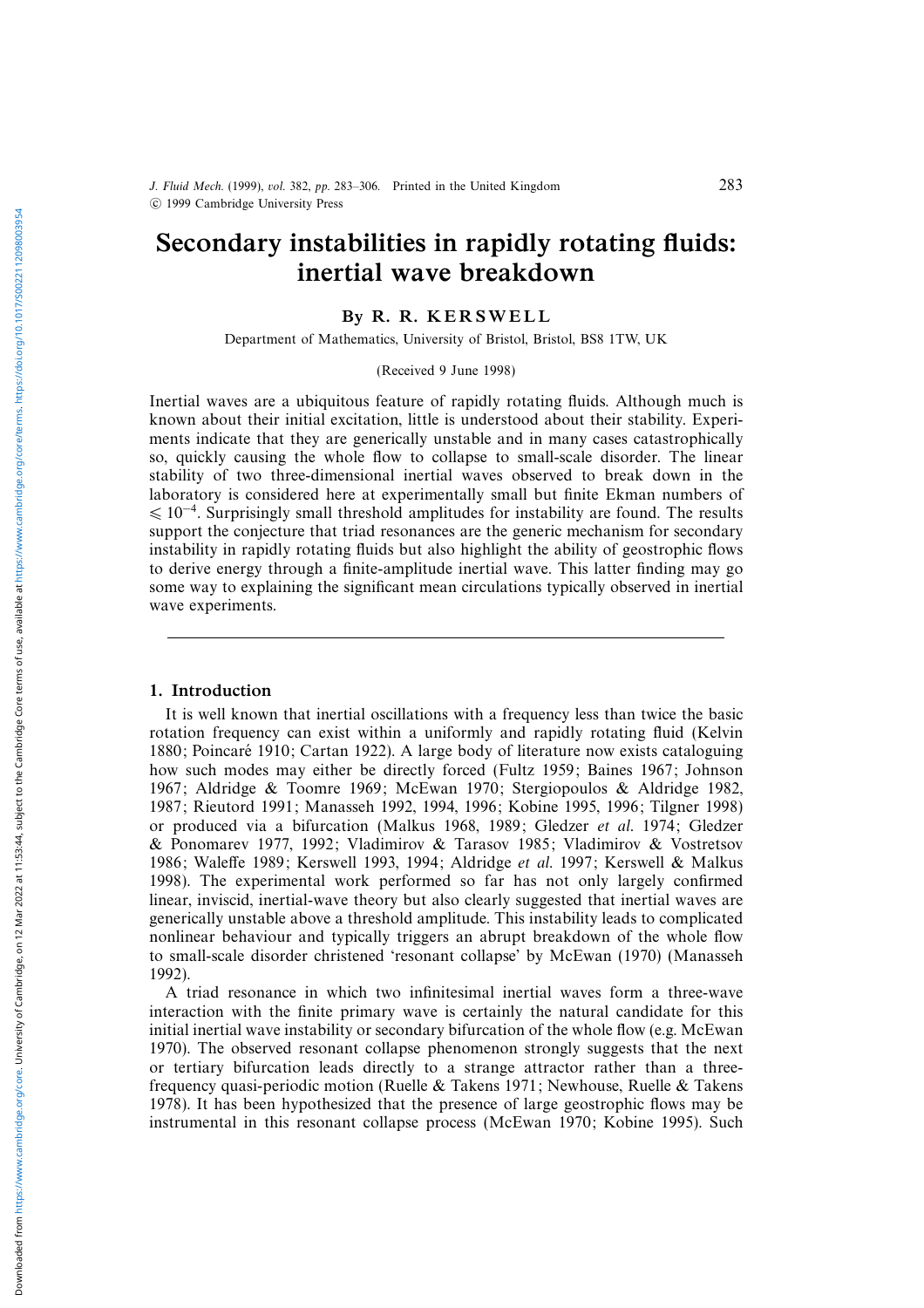flows and how they are generated are a longstanding issue in rapidly rotating fluid mechanics. It is well known that a small-amplitude inertial wave can only directly drive a mean circulation at second order in its amplitude and then only through the combined influences of nonlinearity and viscosity (Greenspan 1969). However, experimental observations sometimes seem to find larger amplitude geostrophic flows accompanying inertial waves than those which can be understood through formal asymptotic theory (even including the effects of the Ekman boundary layer eruptions – see Hollerbach & Kerswell 1995; Kerswell 1995). It is natural to speculate here that such mean flows may be the direct result of inertial wave instability. Such a secondary 'geostrophic' instability could not be a triad resonance in keeping with Greenspan's (1969) observation.

Motivated by these issues, the purpose of this paper is to perform a linear stability analysis for a three-dimensional, finite-amplitude inertial wave in the presence of small but finite fluid viscosity,  $0 < E \ll 1$  (where E is the Ekman number). From the prospective of the rotating fluid as a whole, this can be viewed as a secondary stability analysis assuming that the primary inertial wave instability has saturated at some small amplitude. Closely associated recent work by Lifschitz  $\&$  Fabijonas (1996) (see also Fabijonas, Holm & Lifschitz 1997) in inviscid, unbounded rotating systems using a geometrical optics technique has shown that standing Kelvin waves are generically unstable to short-wavelength perturbations. Since Kelvin waves are the plane wave equivalent of contained inertial waves, this overall conclusion should carry over in some sense and we seek to confirm that here for small but non-vanishing viscosity. The particular inertial waves chosen, the range of amplitudes and Ekman numbers considered are all motivated by the bifurcations observed in recent experiments involving an elliptically distorted rotating cylinder of fluid (Malkus 1989, 1994; Malkus & Waleffe 1991). In principle, therefore, time series data are available to test the predictions made here. Despite this particular application, the analysis is kept as general as possible by not including the initial generating mechanism for the primary instability; in other words, the underlying basic flow is taken to be uniform rotation without any elliptical distortion. The objectives are essentially threefold. Firstly and most obviously, we want to establish that the inertial waves considered are indeed unstable and to quantify the threshold amplitude for this secondary instability at experimental Ekman numbers of  $E \le 10^{-4}$ . Secondly, we want to understand the structure of the secondary instability: is it always a triad resonance as conjectured or are geostrophic flows also excitable? The latter would, as mentioned above, have immediate implications for the circulations observed experimentally which do not fit into the second-order framework of asymptotic theory. Finally, we would like to determine whether the preferred (most unstable) secondary instability is robust over changes of the primary wave amplitude A. Experiments do plausibly indicate that the primary wave does saturate long before any secondary instability appears suggesting the quasi-steady stability analysis pursued here. Results which indicate that the most unstable secondary disturbance is the same over the range of relevant amplitudes A would provide some a posteriori justification for this approach.

The plan of the paper is as follows. Section 2 introduces the governing equations for a rapidly rotating, incompressible, constant-density fluid contained within a circular cylinder. The structure of the inertial waves (primary instabilities) existant on the underlying basic state of uniform rotation is then discussed before the secondary instability analysis of one such primary wave is described. For small but finite Ekman number, some compromise has to be made on the exact boundary conditions used in the calculations and this is argued for here. Section 3 details the numerical techniques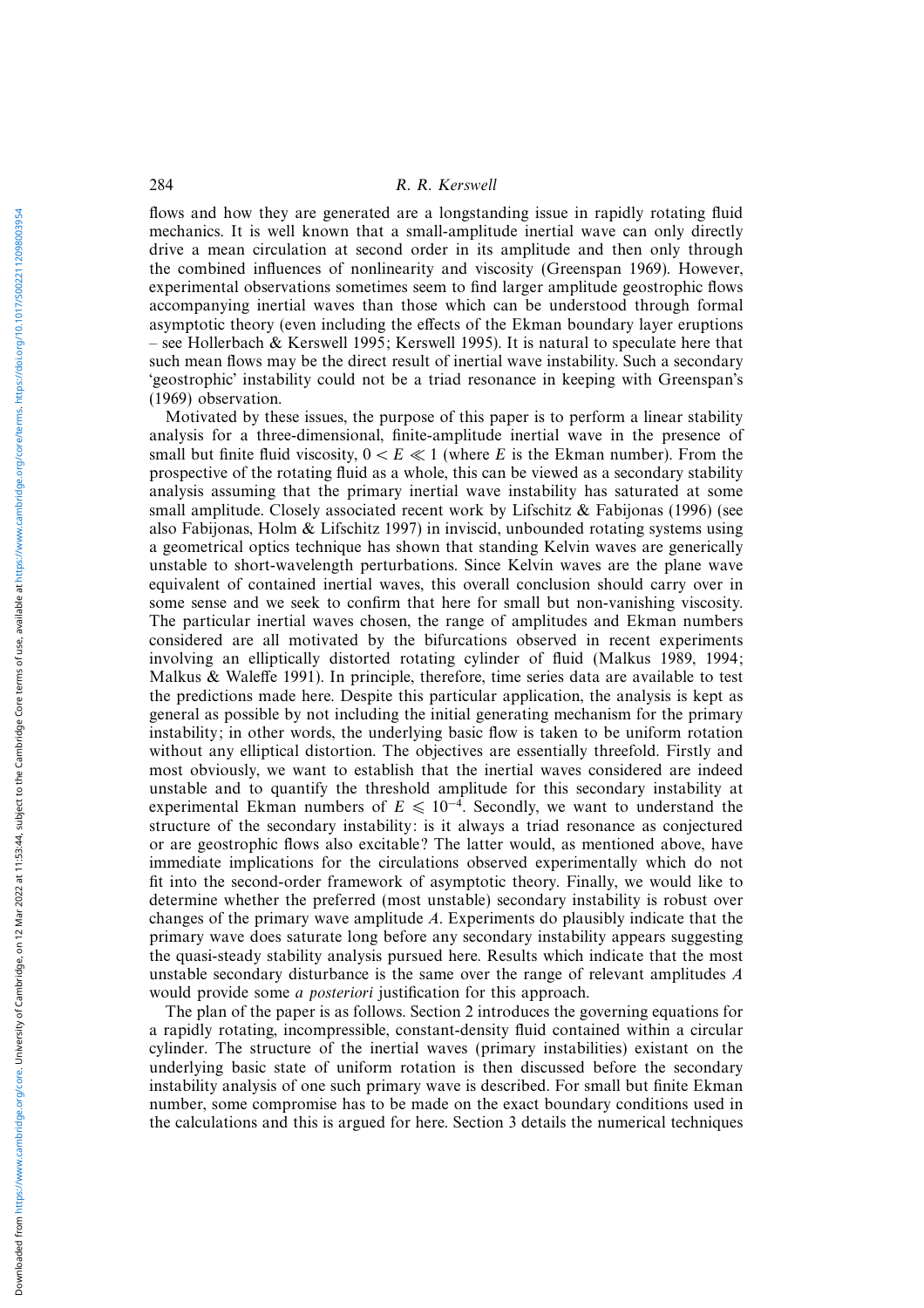used and  $§$ 4 presents the results which are then discussed in  $§$ 5. The Appendix gathers together a relevant pseudo-asymptotic calculation and numerical data on the viscous decay rates of two inertial waves for small but finite Ekman number obtained during the course of the study.

#### 2. Formulation

We consider the motion of a viscous, incompressible, constant-density fluid within a circular cylinder of radius R and height Rd rotating uniformly about its axis at rate Ω. The equations of motion for the fluid velocity in the frame of rotation of the cylinder are

$$
\frac{\partial u}{\partial t} + \mathbf{u} \cdot \nabla \mathbf{u} + 2\hat{\mathbf{k}} \times \mathbf{u} + \nabla p = E \nabla^2 \mathbf{u},\tag{2.1}
$$

$$
\nabla \cdot \mathbf{u} = 0,\tag{2.2}
$$

with boundary conditions

$$
\mathbf{u} = \mathbf{0}|_{\partial V}.\tag{2.3}
$$

The basic rotation rate,  $\Omega$ , cylindrical radius, R, and density,  $\rho$ , have been used to non-dimensionalize the system, with the Ekman number  $E = v/\Omega R^2$  appearing as the non-dimensionalization of the kinematic viscosity ν.

#### 2.1. Primary instability: inertial waves

The inviscid and small velocity limits give rise to the well known inertial wave problem (Greenspan 1968)

$$
\frac{\partial u}{\partial t} + 2\hat{k} \times u + \nabla p = 0, \qquad (2.4)
$$

$$
\nabla \cdot \mathbf{u} = 0,\tag{2.5}
$$

with reduced boundary conditions

$$
\mathbf{u} \cdot \hat{\mathbf{n}} = 0|_{\partial V}.\tag{2.6}
$$

This is the underlying homogeneous problem which defines the neutral normal modes of oscillation of a contained rotating fluid and is the basis for understanding the primary instability of an almost uniformly rotating fluid (e.g. Kelvin 1880; Fultz 1959; Wood 1966; Johnson 1967; Greenspan 1968; McEwan 1970). Separable solutions exist (Greenspan 1968) of the form

$$
\mathbf{u} = \begin{bmatrix} \frac{1}{2} \mathrm{i} \{ (\lambda + 2) J_{m-1}(ks) - (\lambda - 2) J_{m+1}(ks) \} \cos \left( (k \pi z / d) \right) \\ - \frac{1}{2} \{ (\lambda + 2) J_{m-1}(ks) + (\lambda - 2) J_{m+1}(ks) \} \cos \left( (k \pi z / d) \right) \\ \mathrm{i} \lambda k d(\pi l)^{-1} J_m(ks) \sin \left( (k \pi z / d) \right) \end{bmatrix} e^{i(m\phi + \lambda t)}, \quad (2.7)
$$

$$
p = -\frac{1}{k}J_m(ks)\cos(l\pi z/d)e^{i(m\phi + \lambda t)},\qquad(2.8)
$$

in cylindrical coordinates  $(s, \phi, z)$  where

$$
\lambda = \frac{\pm 2}{(1 + k^2 d^2 / (\pi l)^2)^{1/2}},
$$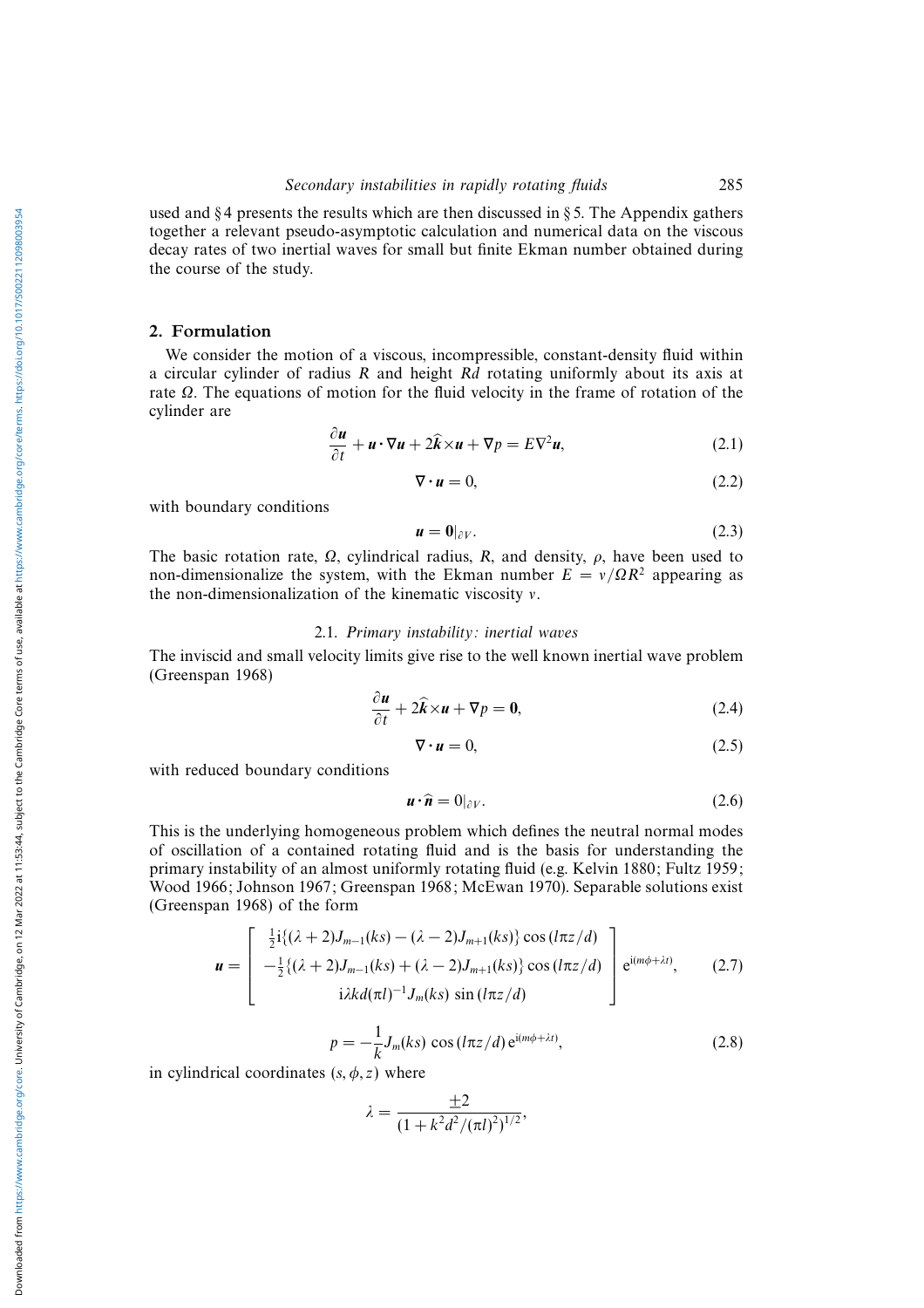and k is a solution, indexed by n such that  $0 < k_{n=1} < k_{n=2} \dots$  of

$$
s\frac{\mathrm{d}}{\mathrm{d}s}J_m(ks) + \frac{2m}{\lambda}J_m(ks) = 0|_{s=1}.
$$

Three numbers,  $l, n \in \mathbb{N}$ , and  $m \in \mathbb{Z}$ , are sufficient to specify the inertial mode and in particular the frequency  $\lambda = \lambda_{lmn}$ . These indices correspond roughly with the number of nodes axially, radially, and azimuthally respectively in the pressure eigenfunction.

## 2.2. Secondary instability

In order to study the prevalence of secondary instabilities, we focus on two particular inertial waves which are easily excited in the laboratory through the elliptical instability (Malkus 1989, 1994; Malkus & Waleffe 1991) and therefore for which there are experimental data. Generically, the elliptical instability manifests itself through the resonant growth of two different inertial waves which form a resonant triad with the underlying 'wave' of elliptical distortion. A relatively simple 'subharmonic' instability arises when the two inertial waves excited are complex conjugates of each other (Kerswell 1994). For this to be the dominant instability, an inertial wave with azimuthal wavenumber  $m = 1$  must be tuned by varying the cylinder height d until its frequency in the rotating frame,  $\lambda$ , is sufficiently close to 1 (where the definition here of 'closeness' depends on the fluid's viscosity). Two experimental configurations in which these subharmonic elliptical instabilities have been observed are cylinders of height  $d = 1.9121$  and  $d = 3.9796$ . The excited inertial wave in each of these two cases is uniquely defined by the azimuthal, axial and radial wavenumbers,  $m = 1$ , cases is uniquely defined by the azimuthal, axial and radial wavenumbers,  $m = 1$ ,  $\alpha = 2\pi/d$  and  $k = \sqrt{3}\alpha$ , and d is such that the frequency  $\lambda = 1$  (for  $E = 0$ ). Since  $\lambda_{lab} = \lambda - m = 0$ , these waves are conveniently steady in the laboratory frame which is therefore the natural frame in which to consider their stability.

Ideally, we would like to study the linear stability of these inertial waves in the experimental regime where the fluid viscosity is small (so the concept of an inertial wave still makes sense) but finite, that is, typically  $0 < E \le 10^{-4}$ . This, of course, formally requires numerically resolving  $E^{1/2}$  Ekman boundary layers on both curved and flat surfaces of the rigid cylindrical container for a general threedimensional disturbance, which is still not computationally feasible (Kerswell  $\&$ Barenghi 1995). One drastic approach to this problem is to consider the inviscid stability of the inertial wave, which is well within reach numerically and theoretically appealing. However, the results prove difficult to interpret on their own given that some instabilities will disappear or their growth rates be more severely reduced than others in an non-obvious way under the introduction of viscosity. Therefore, as a necessary compromise, we primarily consider retaining the fluid's viscosity but relax the non-slip boundary conditions on the top and bottom surfaces to those of the stress-free type. This has the effect of reducing an impractical stability analysis into now only a difficult one. Qualitatively, the leading viscous damping of inertial waves is retained at the correct order with their damping rates and frequency shifts remaining  $O(E^{1/2})$  although the actual numerical coefficients are obviously reduced somewhat. This is not true, unfortunately, for geostrophic modes whose viscous dissipation occurs dominantly in the non-slip horizontal Ekman boundary layers. The viscous damping for these modes is reduced from  $O(E^{1/2})$  to  $O(E)$  by the introduction of stress-free boundary conditions. However, the results we obtain below using this reduced model can easily be re-interpreted to take account of this difference. The 'reduced' viscous model has also the considerable benefit of making contact with other current numerical work with similar aims which uses exactly the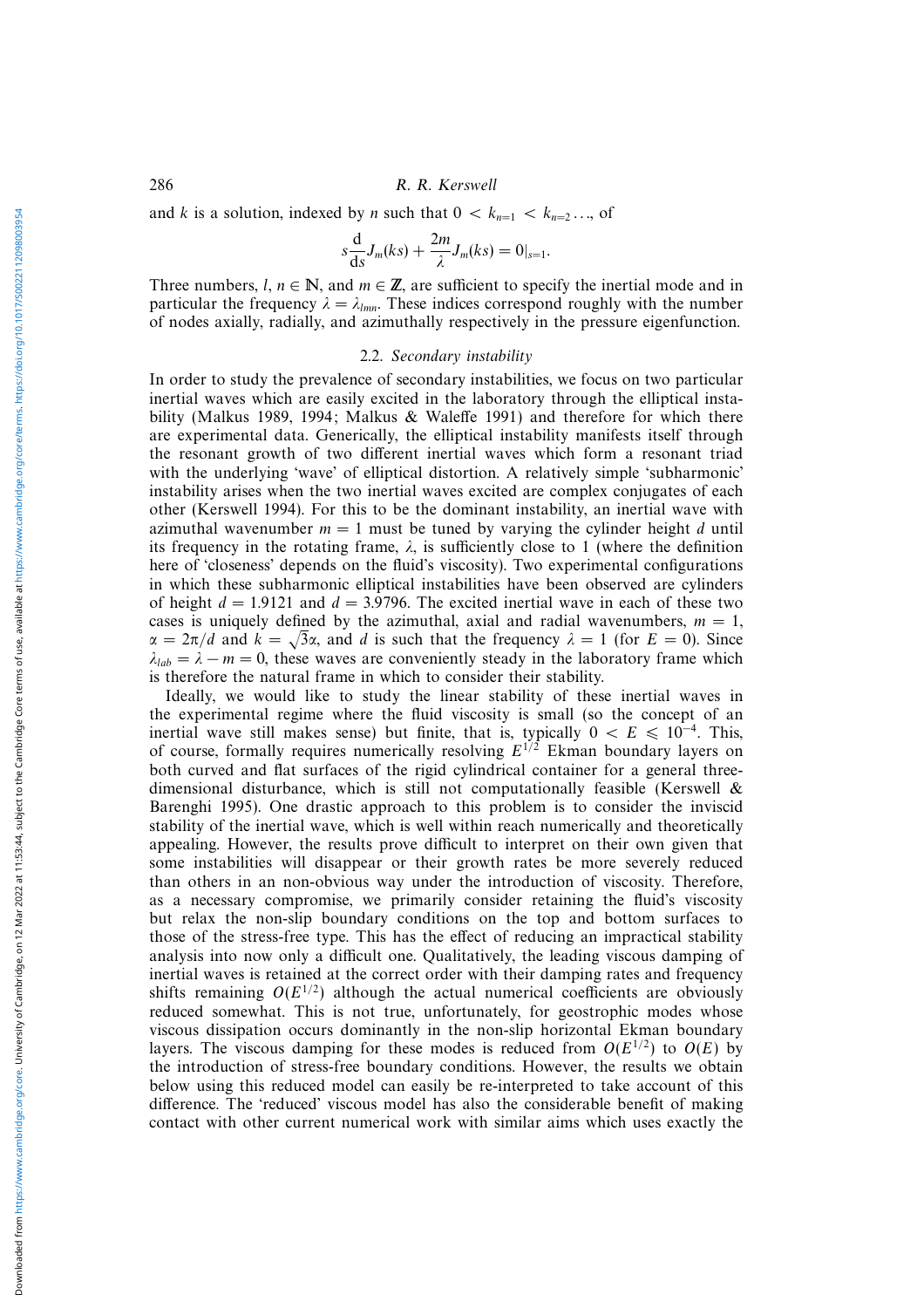same model but is a complementary time-stepping calculation (Mason & Kerswell 1998).

The inviscid problem studied in this paper considers the linear stability of the steady flow

$$
U = s\hat{\phi} + A \begin{bmatrix} -(3J_0(ks) + J_2(ks)) \sin \phi \cos \alpha z \\ -(3J_0(ks) - J_2(ks)) \cos \phi \cos \alpha z \\ -2\sqrt{3}J_1(ks) \sin \phi \sin \alpha z \end{bmatrix} + O(A^2)
$$
(2.9)

in the laboratory frame as a function of  $A$  for the two inertial waves of interest. To make the subsequent stability calculation as general as possible, the generating mechanism for the inertial wave was not included. In other words, we assume that the inertial wave has been excited to some saturation amplitude where it is maintained. This amplitude A of the inertial wave is assumed small (in fact  $A \le 0.075$ throughout for  $E \le 10^{-4}$ ) so that the  $O(A^2)$  terms can be ignored. Of course, the leading-order corrections, the second-harmonic and mean-flow terms, are calculable and can be included for more completeness but this was not attempted here. These terms will lead to different triad resonances with  $O(A)$  smaller growth rates than those produced by the leading  $O(A)$  inertial wave. Interestingly, experimental data show these inertial waves appearing to maintain their identity up to amplitudes of  $A \approx 0.1$  – see figure 1 – which tends to support this simple-minded approach. For the viscous stability analysis the viscous analogue of this basic flow (2.9) was obtained numerically by solving the appropriate 'primary' eigenvalue problem normalized such that  $u(0, \phi, z) = -3A \sin \phi \cos \alpha z$  to be consistent with (2.9). The addition of viscosity, of course, acts to slightly modify the frequency of the inertial wave by an  $O(E^{1/2})$ amount. Formally, we should move into a correspondingly slowly rotating frame to retain steadiness of the inertial mode and proceed from there. However, for our purposes this is a needless complication which will only act to recalibrate things very slightly. To simplify matters, we imagine that the cylinder height  $d$  and hence the axial wavelength have changed by  $O(E^{1/2})$  to precisely compensate for the viscous frequency shift. This is after all how the instability is achieved experimentally.

The linearized viscous equations are

$$
\frac{\partial u}{\partial t} + U \cdot \nabla u + u \cdot \nabla U + \nabla p = E \nabla^2 u,
$$
\n(2.10)

$$
\nabla \cdot \mathbf{u} = 0,\tag{2.11}
$$

subject to non-slip conditions at the sides and stress-free conditions at the top and bottom surfaces,

$$
\mathbf{u} = \mathbf{0}, \quad s = 1; \quad \mathbf{u} \cdot \hat{\mathbf{z}} = 0, \quad \frac{\partial}{\partial z} (\hat{\mathbf{z}} \times \mathbf{u}) = \mathbf{0}, \quad z = 0, d. \tag{2.12}
$$

Separating the time dependence by the usual ansatz  $u(x, t) = u(x)e^{\sigma t}$  converts the problem (2.10)–(2.12) into an eigenvalue problem for  $\sigma$  with Re( $\sigma$ ) > 0 indicating linear instability. One of the aims of the calculation was to learn how large A could be as a function of E before an inertial wave loses stability. The particular features of note here are that the basic state is three-dimensional and parametrized by the free amplitude of the inertial wave in addition to the Ekman number in the viscous case,  $U = U(s, \phi, z; A, E)$ . Only the special form of the  $\phi$  and z dependence of *U* coupled with  $A \ll 1$  rendered the eigenvalue problem numerically feasible at small E.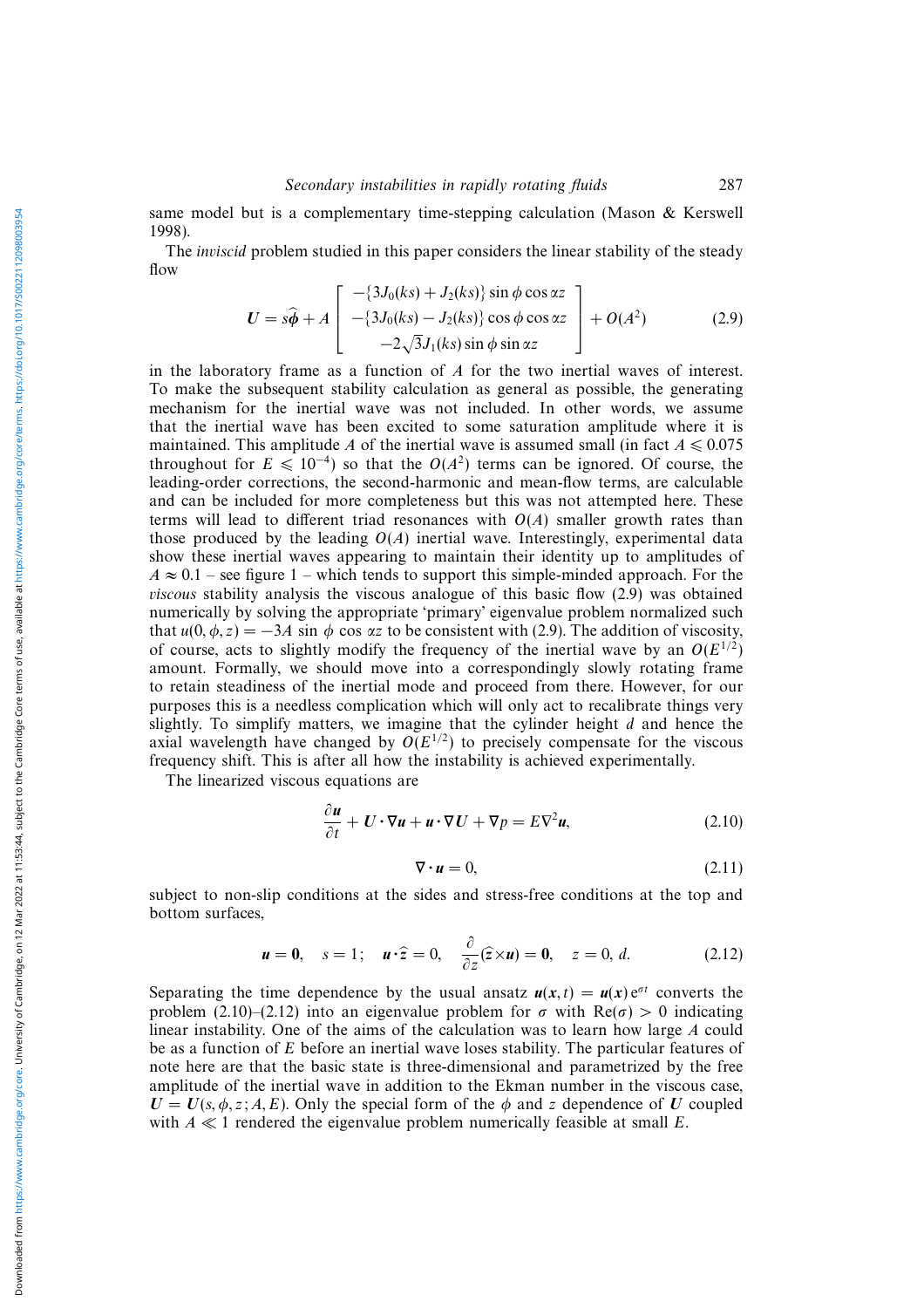

FIGURE 1. A photograph of the elliptically excited inertial wave  $m = \lambda_{rot} = 1$ ,  $l = 2$  for a cylinder of height-to-radius ratio  $d = 3.9796$  (Malkus 1989, 1994). The dark snaking central line is thought to represent the perturbed rotation axis of the flow. A contour plot of the kinetic energy density alongside for  $A = 0.1$  in (2.9) gives a reasonable image of this flow. (The deflection of the fluid's rotation axis from the cylinder's axis of symmetry is directly proportional to  $A$ .)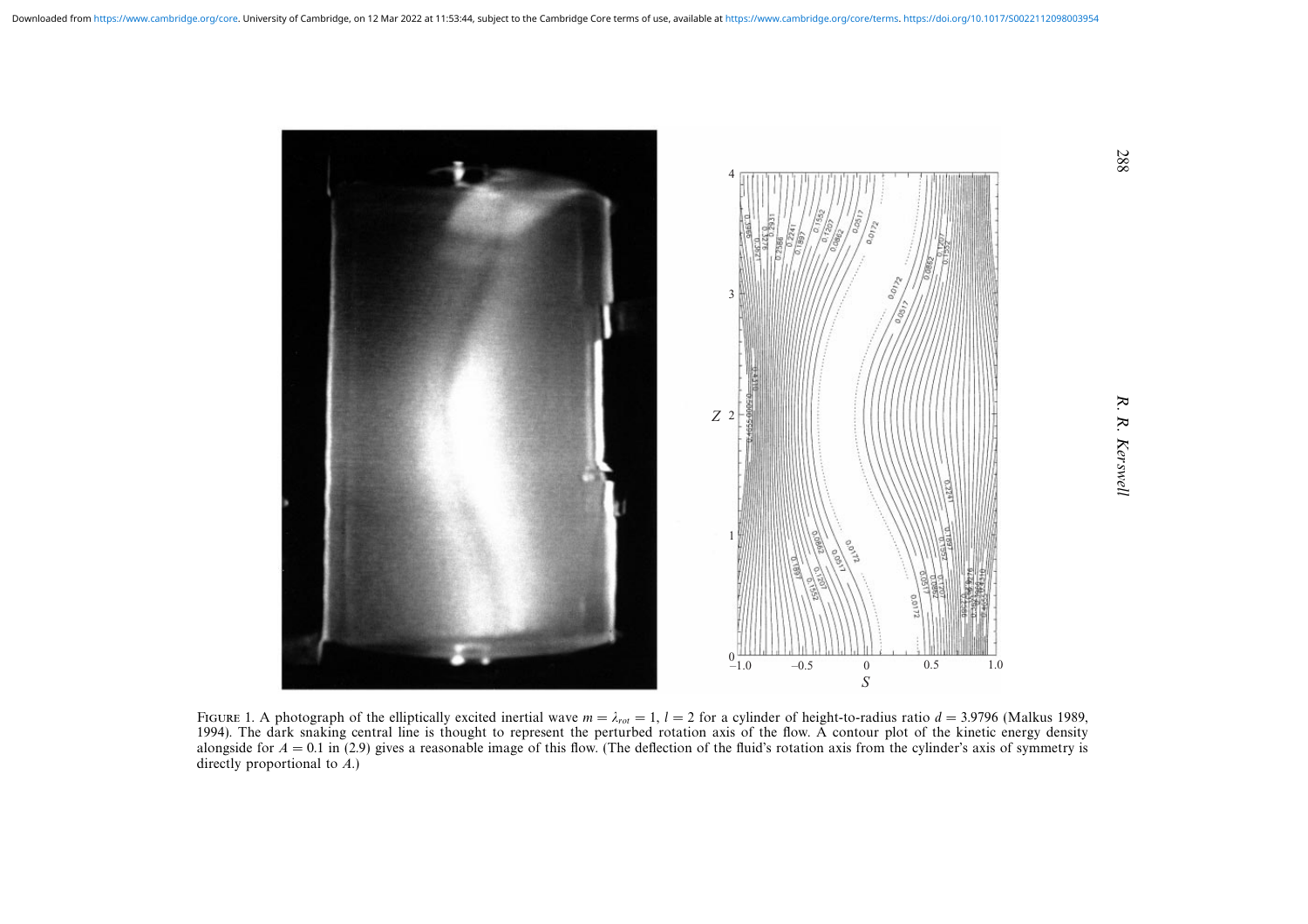### 3. Numerics

The problem  $(2.10)$ – $(2.12)$  was solved as stated – 3 momentum + 1 continuity equations – in terms of the primitive variables  $(u, v, w, p)$  rather than any reduced representation of the velocity field such as a poloidal–toroidal decomposition. Experience indicates that the subsequent eigenvalue problem tends to have more stable convergence properties and less spurious eigenvalues (Kerswell & Davey 1996). The equations were imposed by collocation in s, and Galerkin projection in both  $\phi$  and z. The latter was used to exploit the limited banded structure of the discretization matrices so that an inverse iteration scheme was also available in addition to the standard generalized eigenvalue approach. This crucially allowed eigenvalues necessarily calculated at great cost by using a generalized eigenvalue algorithm to be checked for convergence and 'polished' to greater accuracy.

Computationally, rather than viewing the interior of the cylinder as the region  ${0 \le s \le 1, -\pi \le \phi < \pi}$ , we consider the equivalent domain  ${-1 \le s \le 1, 0 \le \phi < \pi}$ . The solution in  $-1 \le s < 0$  can be constructed from that in  $0 < s \le 1$  through the known symmetries of the cylindrical polar coordinate system (for example if m is odd, u is an even function of  $s$  – see the appendix of Kerswell & Davey 1996) and so we need only collocate the equations over the positive zeros of the 2Nth Chebyshev polynomial  $T_{2N}(s) = \cos(2N\cos^{-1}s)$ . Boundary conditions need then only be imposed at  $s = 1$  which is easily built-in to each spectral expansion function. This approach is in contrast to the normal technique of expanding in modified Chebyshev polynomials  $T_n(2s-1)$ ,  $n = 0, 1, 2, ..., N$ , collocating over, say, the Gauss–Lobatto points  $s_j = \frac{1}{2} (\cos [j\pi/(N-1)] + 1), j = 1, 2, ..., N - 1$  (e.g. O'Sullivan & Breuer 1994) and explicitly imposing the regularity conditions

$$
(m \pm 1)(\mathrm{i}u \mp v) = \mathrm{i}mv = \mathrm{i}mp = 0 \tag{3.1}
$$

at the axis. By building the appropriate radial parities into the expansions, the correct axial behaviour automatically follows without need to explicitly impose the regularity conditions (3.1). Most important of all, however, is that this prescription which exploits the symmetries in s concentrates the collocation points entirely near  $s = 1$ exactly where the Ekman boundary layer must be resolved. The spectral expansions for the solutions sought are

$$
\mathbf{u} = \sum_{n=0}^{N-1} \sum_{m=M0}^{M+M0} \sum_{l=0}^{L} \left[ \frac{u_{nml} U_n^{(m)}(s) \cos [(l + \Delta) \alpha z]}{v_{nml} V_n^{(m)}(s) \cos [(l + \Delta) \alpha z]} \right] e^{im\phi + \sigma t},
$$
  
\n
$$
p = \sum_{n=0}^{N-1} \sum_{m=M0}^{M+M0} \sum_{l=0}^{L} p_{nml} P_n^{(m)}(s) \cos [(l + \Delta) \alpha z] e^{im\phi + \sigma t} \qquad (3.2)
$$

where  $\Delta = 0$  or  $\frac{1}{2}$  (recall that  $\alpha = 2\pi/d$ ) and the boundary conditions are implicitly built-in to the spectral functions,

$$
[U_n^{(m)}(s), V_n^{(m)}(s), W_n^{(m)}(s), P_n^{(m)}(s)]
$$
  
= 
$$
\begin{cases} [\Theta_{2n+3}(s), \Theta_{2n+3}(s), \Theta_{2n+2}(s), T_{2n}(s)], & m \text{ even} \\ [\Theta_{2n+2}(s), \Theta_{2n+2}(s), \Theta_{2n+3}(s), T_{2n+1}(s)], & m \text{ odd} \end{cases}
$$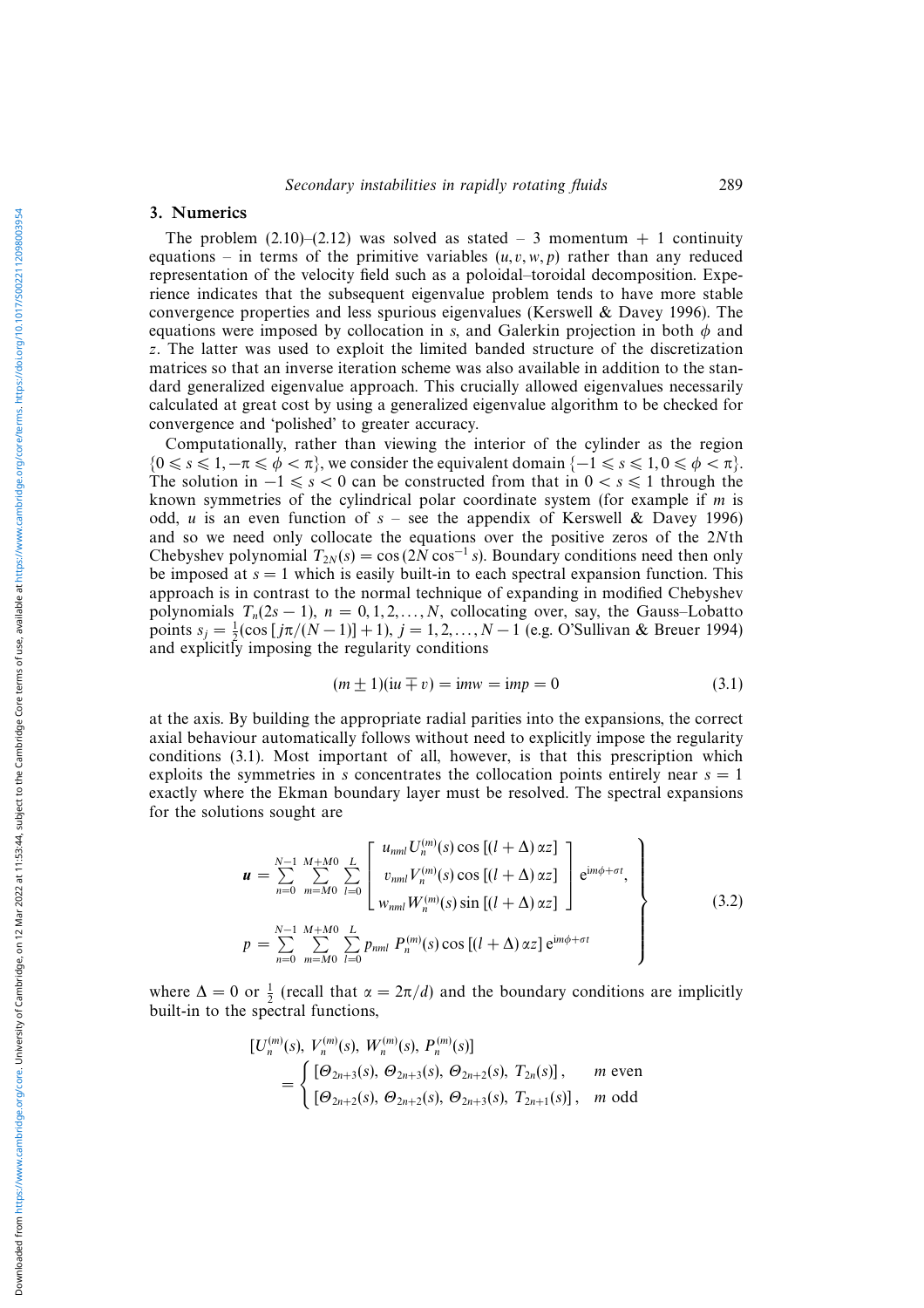and in the inviscid case

$$
[U_n^{(m)}(s), V_n^{(m)}(s), W_n^{(m)}(s), P_n^{(m)}(s)]
$$
  
= 
$$
\begin{cases} [\Theta_{2n+3}(s), T_{2n+1}(s), T_{2n}(s), T_{2n}(s)], & m \text{ even} \\ [\Theta_{2n+2}(s), T_{2n}(s), T_{2n+1}(s), T_{2n+1}(s)], & m \text{ odd} \end{cases}
$$

with  $\Theta_n(s) = T_n(s) - T_{n-2}(s)$ . (Note when  $\Delta = 0$  w<sub>nm0</sub> = 0  $\forall n, m, u_{n00} = 0$   $\forall n$ and  $p_{000} = 0$ .) Implicit in the representation (3.2) is the fact that the value of  $\Delta$ partitions the eigensolutions into two different families which either have complete axial wavelengths enclosed within the cylinder ( $\Delta = 0$ ) or an odd number of halfwavelengths ( $\Delta = \frac{1}{2}$ ). Additionally, since *U* (only) contains components proportional to e<sup>±i(φ+αz)</sup> and e<sup>±i(φ-αz)</sup>, the  $\Delta = 0$  family can be further subdivided into eigensolutions where  $l+m$  is even and eigenfunctions where  $l+m$  is odd. In summary we may examine linear stability by solving for the three families separately

1. 
$$
\Delta = 0
$$
,  $l + m$  is even, 2.  $\Delta = 0$ ,  $l + m$  is odd, 3.  $\Delta = \frac{1}{2}$ . (3.3)

These will be referred to as modes 1, 2 and 3 hereafter. Since  $l + \Delta$  can only be zero for  $\Delta = 0$ , geostrophic flow instabilities are either of mode type 1 or 2: mode 3 instabilities must be triads.

It is tempting to simplify the calculation further by considering the travelling wave analogue of the standing inertial wave in an infinite cylinder. The basic flow would then only have components  $e^{\pm i(\phi + \alpha z)}$  or  $e^{\pm i(\phi - \alpha z)}$  and the stability analysis would then be a much easier two-dimensional computation. However, these results would only be useful if the dominant instabilities realized in the full three-dimensional system are essentially two-dimensional in the parameter range of interest. Experience showed this only to be true for very small Ekman numbers  $E \le 10^{-5.5}$  (see below).

#### 4. Results

Numerically, the search for secondary instabilities proceeds by systematically sweeping across the two-dimensional azimuthal–axial wavenumber space with given truncations  $M$  and  $L$  to find all unstable eigenfunctions. The inclusion of viscosity, which acts to dampen preferentially the high-wavenumber modes, crucially allows attention to be focused on the small wavenumbers. Additionally, an initial search quickly indicates that the growing modes are invariably located in the very low axial wavenumber range. This motivated the expansions used in (3.2) which are built to start at the lowest possible axial wavenumber. In contrast, the azimuthal wavenumber 'origin' M0 must be varied to capture all the important instabilities.

A priori, it is not clear what parameter range in  $(A, E)$  space is accessible to this procedure given equipment limits in speed and memory. The initial identification of instabilities has to be done using an eigenvalue code which using a truncation  $[N, M, L]$  has storage requirements  $O(N^2M^2L^2)$ . The truncation in M and L must be large enough to capture all the Fourier modes coupled together into an eigenfunction yet small enough to allow enough radial truncation to resolve the Ekman boundary layers of each Fourier mode. One obvious limiting scenario is  $E$  becoming too small, forcing the radial truncation N to increase more than the product ML can be reduced as  $A_{crit}$  also decreases. The other is E becoming too large, forcing  $A_{crit}$  and hence ML to increase faster than N decreases. Fortunately, an initial investigation revealed that secondary instabilities at experimental Ekman numbers of 10<sup>−</sup><sup>5</sup> to 10<sup>−</sup><sup>4</sup> are resolvable using a 300MB Ultraspark workstation. The search over M0 was started at  $M0 = -3$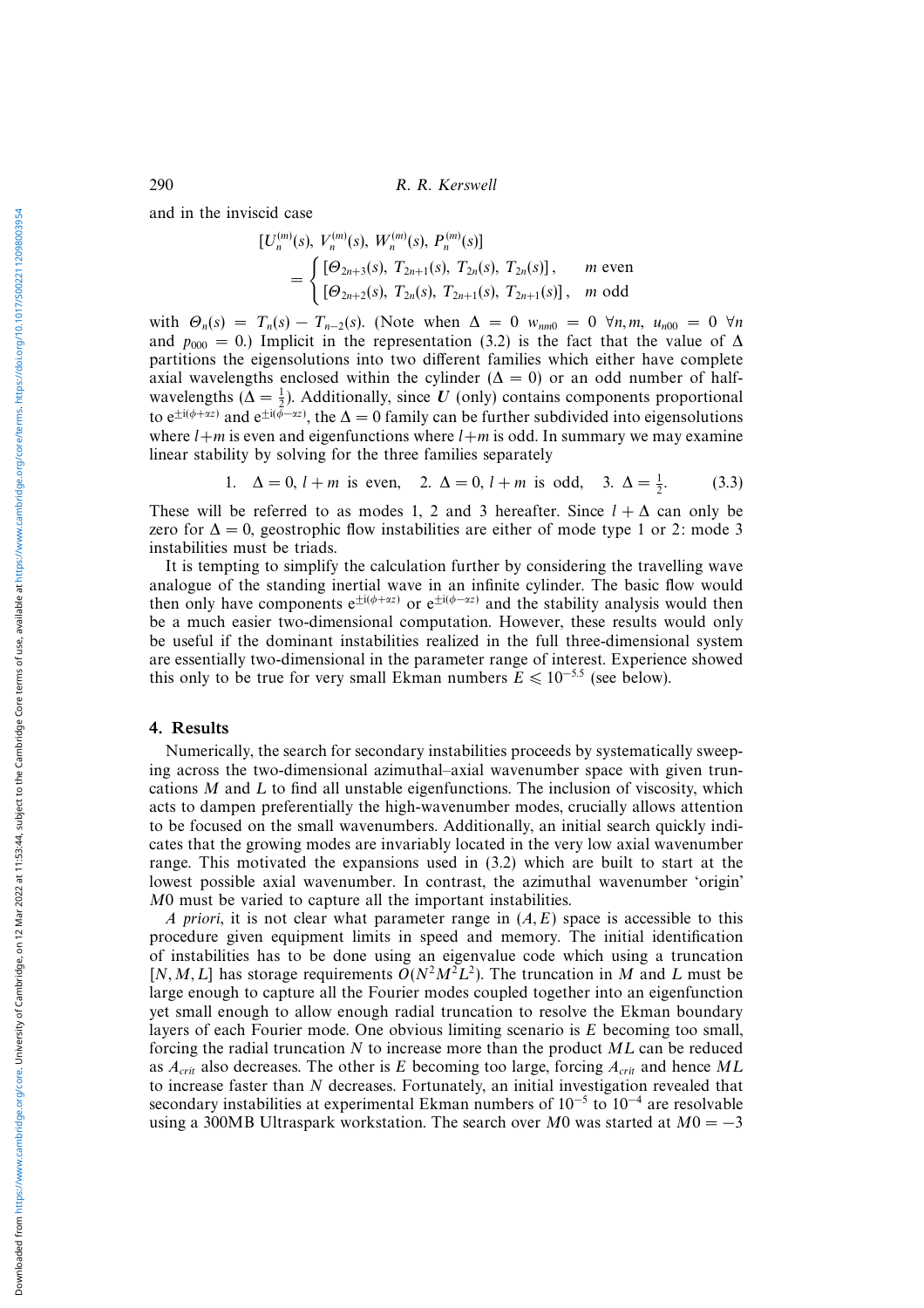

Figure 2. The growth rates of secondary instabilities plotted against amplitude of the underlying inertial wave for the inertial wave with  $m = 1, l = 2$  in  $d = 1.9121$  at  $E = 10^{-4}$ . The dotted line indicates modes of type 1, dashed line modes of type 2, and the solid line modes of type 3. Each line is also labelled with a representative frequency (this of course varies slightly with A). The inertial wave is unstable when its amplitude exceeds  $\approx 0.02$ .

and then concentrated on positive  $m \leq 10$ . This is sufficient to capture all instabilities over the range  $-10 \le m \le 10$  since any eigenfunction has a complex conjugate partner found by reflecting in  $m = 0$  for  $\Delta = 0$  or  $m = \frac{1}{2}$  for  $\Delta = \frac{1}{2}$ . Typical truncations for the full eigenvalue code were [25, 7, 5] (using the notation  $[\tilde{N}, M, L]$ ) for modes 1 and 2 of (3.3) and [25, 6, 3] for mode 3. Unstable eigenfunctions were verified and 'polished' using an inverse iteration code which exploited the finite bandwidth in  $m$ . Typical truncation levels for this were  $[40, 6, 5]$  to  $[30, 9, 7]$  for modes 1 and 2, and  $[30, 7, 3]$  to [20, 5, 5] for mode 3. All growth rates were resolved to at least 2 significant figures.

4.1. 
$$
d = 1.9121
$$
,  $E = 10^{-4}$ 

Figure 2 shows that the inertial wave with  $\lambda = m = 1$ ,  $l = 2$  in a container of height-to-radius ratio of 1.9121 is unstable when its amplitude (as defined in (2.9)) exceeds 0.02 at  $E = 10^{-4}$ . Initially, the most rapidly growing instability has a frequency of  $\approx -3.35$  until at  $A \approx 0.04$  it is surpassed by two modes of almost identical growth rates who have frequencies of  $\approx \pm 1.00$  (In fact, by an amplitude of  $A = 0.075$ , the first instability is now completely stabilized.) The  $(m, \ell = l + \Delta)$ structures of these modes are illustrated in table  $1(a-c)$  which are in effect twodimensional spectra. The numbers shown there (and in other later tables of the same form) indicate how the energy of the eigenfunction is distributed amongst the constitutive Fourier modes. This helps to identify the character of the instability. For example, the  $-3.35$  initial instability, table 1(*a*), is clearly the result of a three-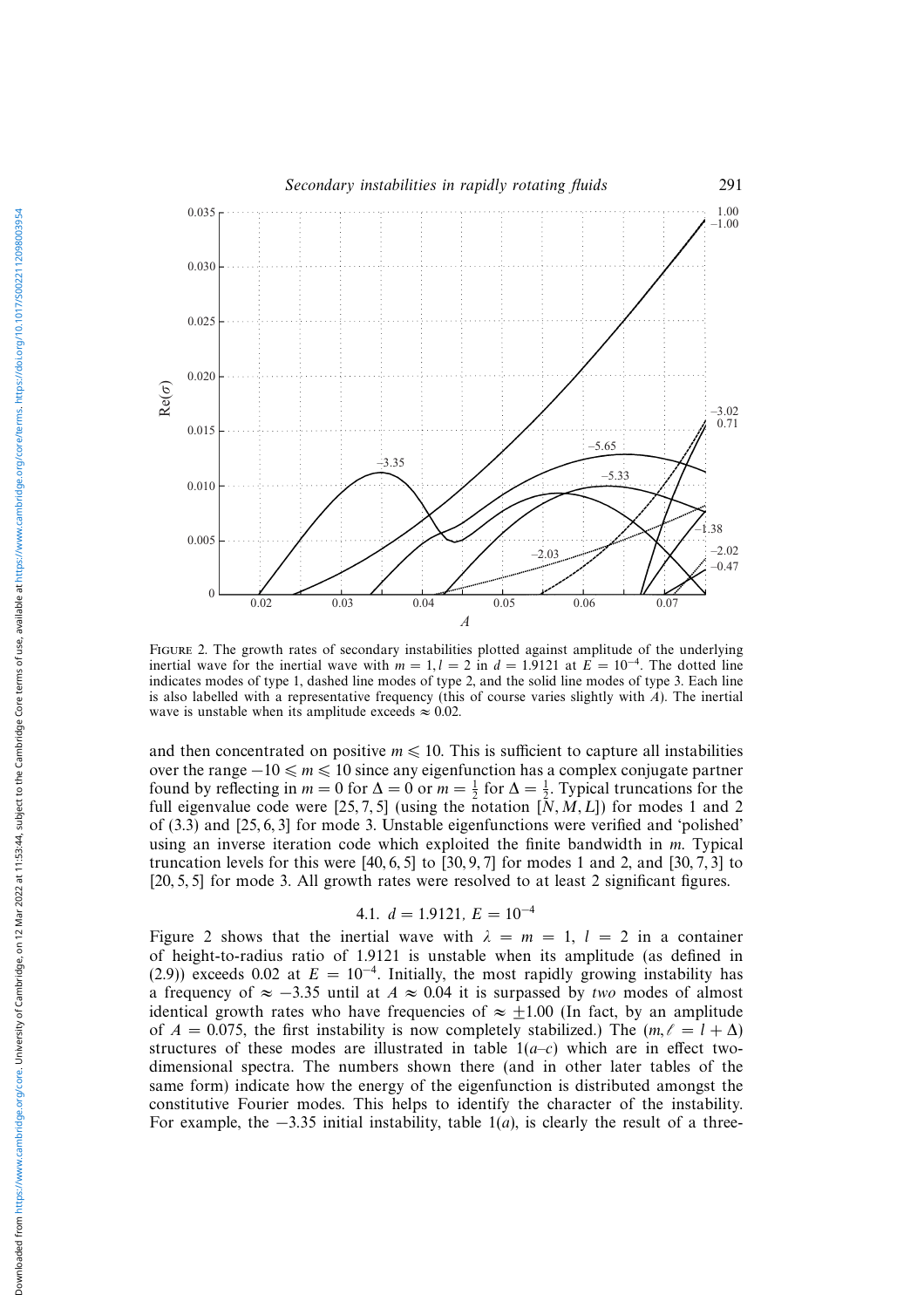292 R. R. Kerswell

| (a)                            |           |                  |                           |                |                |                   |                                               |      |         |                          |                  |         |            |
|--------------------------------|-----------|------------------|---------------------------|----------------|----------------|-------------------|-----------------------------------------------|------|---------|--------------------------|------------------|---------|------------|
| $3.5$<br>2.5                   |           | $0.6\,$          |                           | $0.1\,$        |                |                   |                                               |      |         |                          |                  |         |            |
|                                |           |                  | $1.2\,$                   |                | 2.1            |                   |                                               |      |         |                          |                  |         |            |
| $\ell$<br>1.5<br>0.5           |           | $2.5\,$          |                           | 59.6           |                |                   |                                               |      |         |                          |                  |         |            |
|                                | $0.1\,$   |                  | $0.5$ 32.5                | $0.4\,$        | $0.3\,$        |                   |                                               |      |         |                          |                  |         |            |
|                                | $\,1$     | $\overline{c}$   | $\frac{3}{m}$             | $\overline{4}$ | $\sqrt{5}$     |                   |                                               |      |         |                          |                  |         |            |
| (b)                            |           |                  |                           |                |                | $\left( c\right)$ |                                               |      | 0.1     |                          |                  |         | $0.1\,$    |
|                                | $0.2\,$   |                  |                           |                | 0.1            |                   | $\frac{5}{4}$                                 | 0.5  |         | 0.3                      |                  | $1.1\,$ |            |
| $4$<br>3<br>$2$<br>1<br>0<br>0 |           | 0.1              |                           | $0.2\,$        |                |                   | $\overline{\mathbf{3}}$                       |      | 2.1     |                          | $0.6\,$          |         | $0.3\,$    |
|                                | $1.0\,$   |                  | $0.6\,$                   |                | 0.1            |                   | $\begin{array}{c} 3 \\ \ell \\ 2 \end{array}$ |      |         | 4.5                      |                  | $7.8\,$ |            |
|                                |           | 9.7              |                           | 15.0           |                |                   | $\overline{1}$                                |      |         |                          | 79.0             |         | $0.2\,$    |
|                                |           |                  | 72.3                      |                | $0.7\,$        |                   | $\boldsymbol{0}$                              |      |         |                          |                  | 3.3     |            |
|                                | $^{-1}\,$ | $\boldsymbol{0}$ | $\,1$<br>$\boldsymbol{m}$ | $\sqrt{2}$     | $\overline{3}$ |                   |                                               | $-3$ | $^{-2}$ | $-1$<br>$\boldsymbol{m}$ | $\boldsymbol{0}$ | $\,1\,$ | $\sqrt{3}$ |

TABLE 1. The structure of the instabilities at  $d = 1.9121$  and  $E = 10^{-4}$ . The number shown at  $(m, \ell = l + \Delta)$  is the percentage of the total modal energy contained within that Fourier constituent of the eigenfunction (only energies which are larger than 0.05% are shown). The instabilities are (a)  $\sigma = (0.11 \times 10^{-1}, -3.337)$  (truncation [30, 5, 3]  $M0 = 1$ ) at  $A = 0.035$  (truncations [35, 5, 2] and [20, 5, 4] also give that the growth rate is  $0.11 \times 10^{-1}$  to 2 significant figures), (b)  $\sigma = (0.342 \times 10^{-1}, -1.0036)$  (truncation [30, 8, 5]  $M0 = -3$ ) at  $A = 0.075$ , and (c)  $\sigma = (0.343 \times 10^{-1}, 1.0036)$  (truncation [25, 7, 7]  $M0 = -4$ ) at  $A = 0.075$ .

wave resonance between the finite-amplitude inertial wave and inertial modes with  $(m, \ell)$  values of  $(3, \frac{1}{2})$  and  $(4, \frac{3}{2})$ . The instability with frequency  $\approx -1$ , table 1(b), is predominantly a geostrophic flow (z-independent) essentially steady in the rotating frame, whereas the instability with frequency  $\approx 1$ , table 1(*c*), looks to be effectively axisymmetric and to have the same axial wavelength as the underlying inertial wave.

The instability with dominant geostrophic component is clearly not a triad-type instability since it is straightforward to prove that a geostrophic flow cannot form a resonant triad with two inertial waves (Greenspan 1969). This is particularly easy to see in the cylindrical setting. Consider two inertial waves

$$
\boldsymbol{u}_{\pm} = \widehat{\boldsymbol{u}}_{\pm}(s,\phi) \,\mathrm{e}^{\pm\mathrm{i}(\alpha z + \lambda t)}\tag{4.1}
$$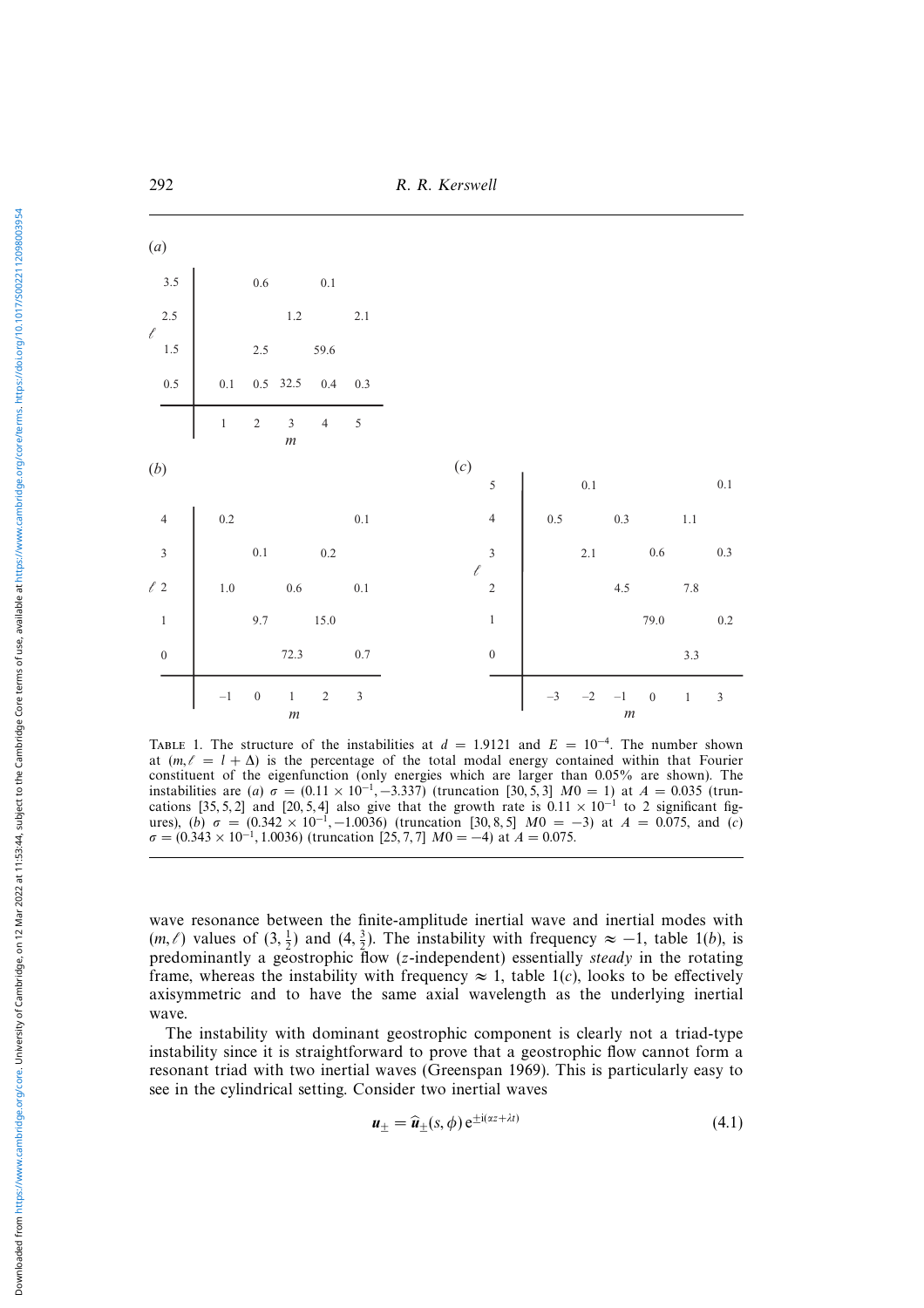which satisfy the inertial wave equation

$$
\pm i\lambda u_{\pm} + 2\mathbf{k} \times u_{\pm} + \nabla p_{\pm} = \mathbf{0}.\tag{4.2}
$$

The curl of (4.2) implies that  $\nabla \times u_+ = (2\alpha/\lambda)u_+$  which means that the interaction between these two waves which could possibly drive a geostrophic flow in fact vanishes identically,

$$
\mathbf{u}_{+} \times (\nabla \times \mathbf{u}_{-}) + \mathbf{u}_{-} \times (\nabla \times \mathbf{u}_{+}) = \mathbf{0}.\tag{4.3}
$$

Instead, the geostrophic component must be the sole leading term in an asymptotic expansion for  $A \rightarrow 0$  of the following form:

$$
\mathbf{u} = e^{A^2 \sigma t} \left[ \widehat{\mathbf{u}}_G(s) e^{im\phi} + A \sum_{j,k=\pm 1} \widehat{\mathbf{u}}_{jk}(s) e^{i[m+j]\phi + ik\alpha z + ij\lambda t} + A^2 \widehat{\mathbf{v}}_G(s) e^{im\phi} + \cdots \right]
$$
(4.4)

in the rotating frame where we assume a geostrophic component of azimuthal wavenumber m,  $\sigma$  is the (possibly complex) growth rate on a  $O(1/A^2)$  timescale and  $\lambda$  is the underlying inertial wave frequency (= 1 in this paper). To lowest order, the geostrophic balance for  $u_G(s, \phi) = \hat{u}_G(s) e^{im\phi}$  is

$$
2k \times u_G + \nabla p_G = 0, \qquad (4.5)
$$

which has solution  $u_G = \frac{1}{2}\hat{k} \times \nabla p_G$  where  $p_G = \hat{p}_G(s) e^{im\phi}$  and  $\hat{p}_G(s)$  is an arbitrary function which vanishes at  $s = 1$ . At next order, we have the forced equations

$$
ij\lambda \mathbf{u}_{jk} + 2\mathbf{k} \times \mathbf{u}_{jk} + \nabla p_{jk} = \mathbf{U}_{jk} \times (\nabla \times \mathbf{u}_G) + \mathbf{u}_G \times (\nabla \times \mathbf{U}_{jk}), \quad j,k = \pm 1, \qquad (4.6)
$$

where  $U_{jk}$  is the e<sup>i(j $\phi$ +kaz+j $\lambda$ t) component of the underlying flow (2.9) at  $O(A)$  in the</sup> *rotating frame and*  $u_{jk}(s, \phi, t) = \hat{u}_{jk}(s) e^{i(m+j)\phi + ik\alpha z + ij\lambda t}$ . At second order in A, we have

$$
2\widehat{k}\times v_G + \nabla P_G = \sum_{j,k=\pm 1} U_{jk}\times (\nabla\times\mathbf{u}_{-j-k}) + \mathbf{u}_{-j-k}\times (\nabla\times U_{jk}) - \sigma\mathbf{u}_G, \tag{4.7}
$$

where  $v_G(s, \phi) = \hat{v}_G(s) e^{im\phi}$ . The condition for this equation to have a solution is that  $k \cdot \nabla \times \text{RHS}$  of (4.7) should vanish. This is a linear eigenvalue problem for  $p_G(s)$ with eigenvalue  $\sigma$ . Numerically solving this at  $E = 0$  and  $A = 0.075$  confirms that  $Re(\sigma)$  is +0.046 for the geostrophic instability shown in figure 2. This growth rate is reduced to +0.034 at  $E = 10^{-4}$  albeit with stress-free boundary conditions: realistic non-slip conditions would dampen the instability further. At  $E = 10^{-5}$  and  $A = 0.02$ , 97.2% of the modal energy is observed to reside within the geostrophic component rather than just 72.3% at  $E = 10^{-4}$  and  $A = 0.075$  consistent with this theoretical picture. Furthermore, since the (inviscid) geostrophic growth rates are  $O(A^2)$ , we can anticipate that the threshold amplitude,  $A_{crit}$ , for instability should scale as  $O(E^{1/2})$  or  $O(E^{1/4})$  depending on whether the boundary conditions on the top and bottom cylindrical surfaces are stress-free or non-slip respectively. Figure 3 provides a dramatic confirmation of the scaling  $A_{crit} = O(E^{1/2})$  in the particular case of the geostrophic instability isolated here. (Figure 4 indicates the convergence with radial truncation for this instability at  $E = 10^{-6}$  and  $A = 10^{-2.7}$ .)

It should be emphasized that since the (inviscid) geostrophic growth rates are  $O(A^2)$ , this instability appears asymptotically subdominant to the perfectly tuned triad growth rates which are  $O(A)$  (see § 5). However, the fact that A is finite in laboratory and numerical experiments, that large numerical coefficients may prefix these growth rate scalings and that the triads may be imperfectly tuned all can potentially overturn this situation. Indeed, we see this in figure 2.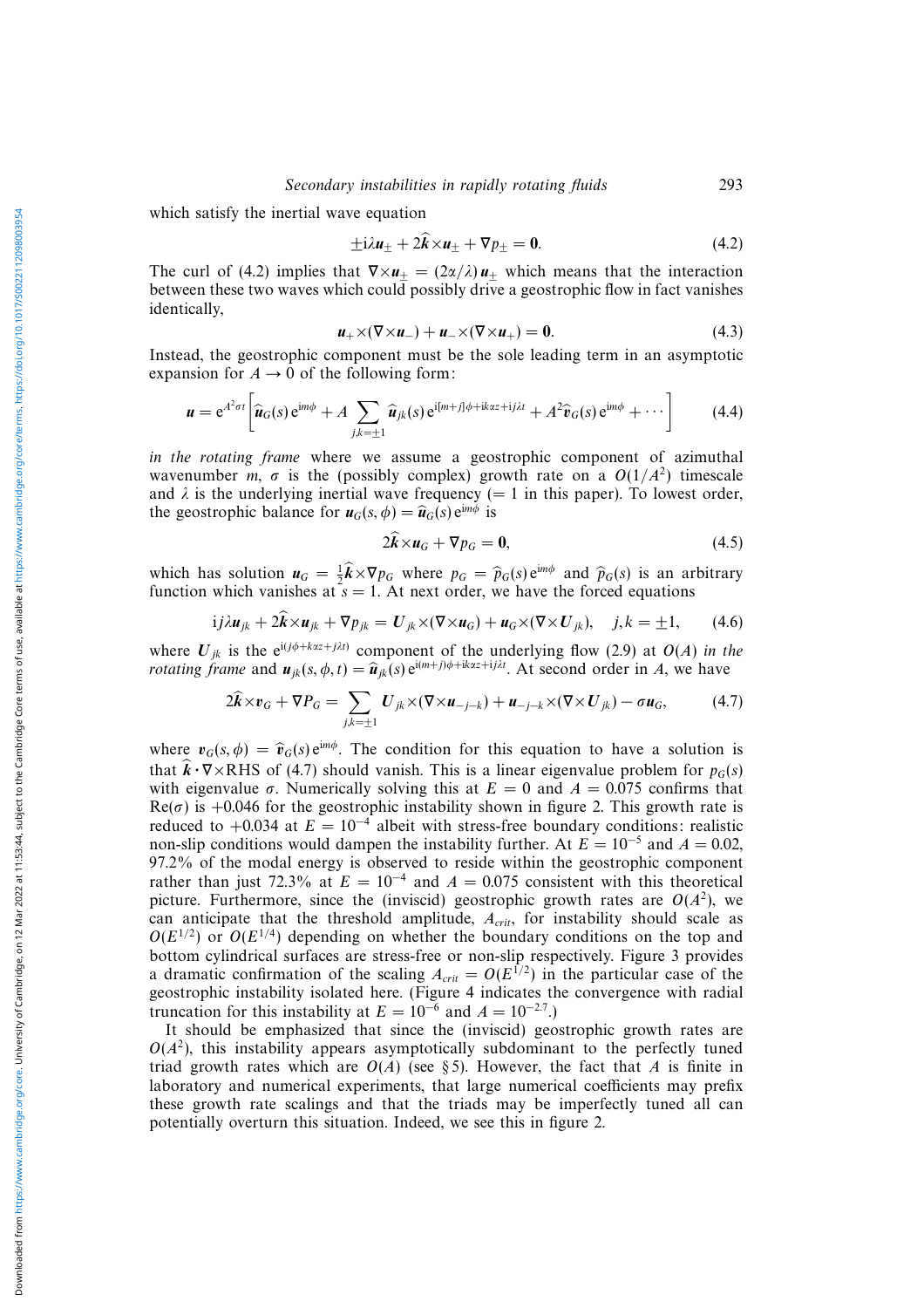

FIGURE 3. A log-log plot of how the critical amplitude for instability,  $A_{crit}$ , varies with the Ekman number E for the geostrophic instability of figure  $4(b)$  ( $d = 1.9121$ ). The slope of the line is remarkably constant at  $0.5 \pm 0.001$  confirming the asymptotic prediction  $A_{crit} = O(E^{1/2})$ .



Figure 4. Convergence with radial truncation is illustrated here for the geostrophic instability. The absolute value of the spectral coefficients of the radial velocity component,  $|u_{n10}|$  (see (3.2)), are plotted on a log scale against spectral degree *n* at  $E = 10^{-6}$  and  $A = 10^{-2.7}$  for truncations (a)  $N = 100$  (solid), (b)  $N = 75$  (dash-dot) and (c)  $N = 50$  (dotted). Associated eigenvalues are as follows:

| N   | $\text{Im}(\sigma)$ | $Re(\sigma)$               |
|-----|---------------------|----------------------------|
| 100 | $-0.999992$         | $-0.996523 \times 10^{-5}$ |
| 75  | $-0.999992$         | $-0.996520 \times 10^{-5}$ |
| 50  | $-0.999992$         | $-0.991621 \times 10^{-5}$ |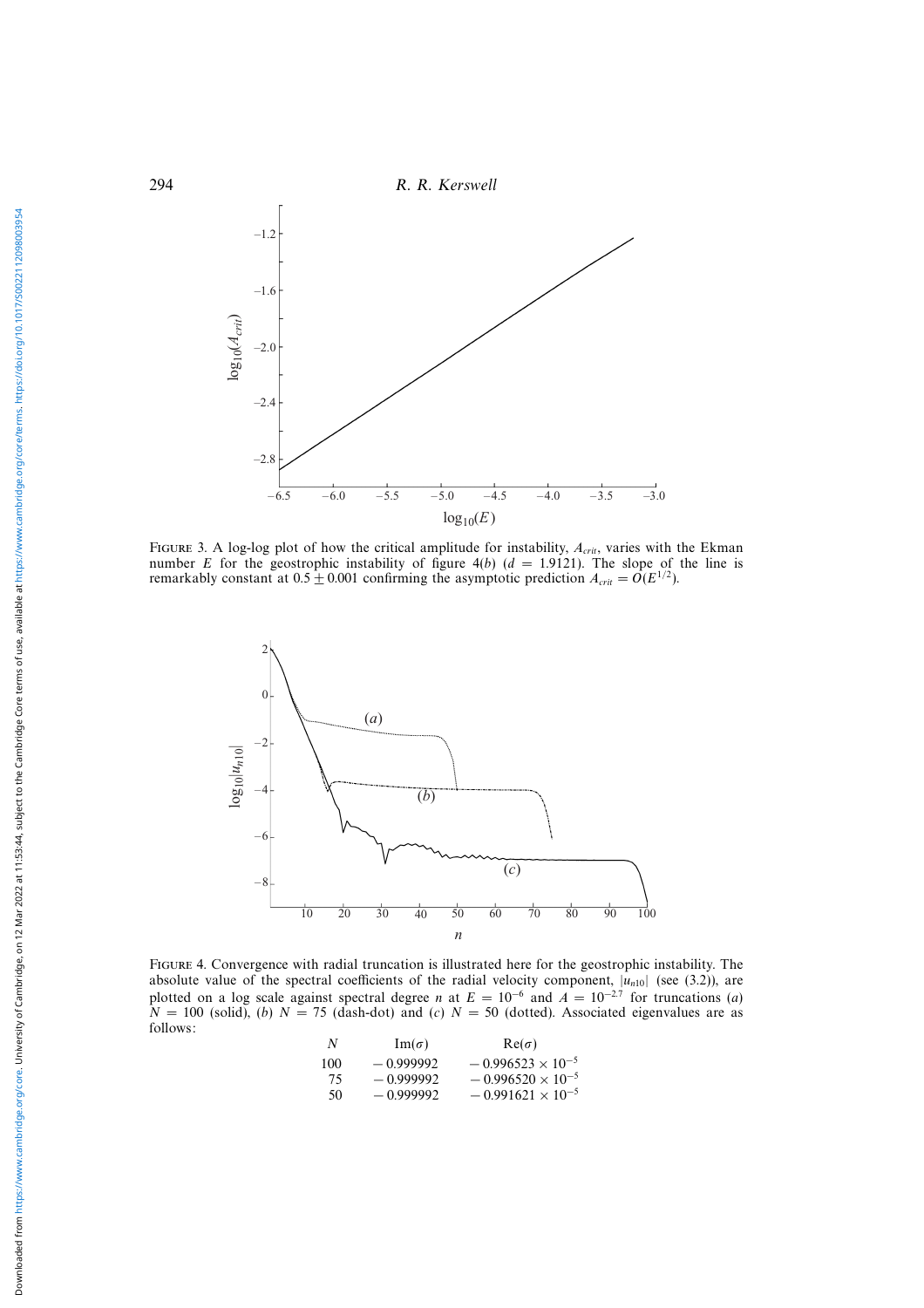

Figure 5. The growth rates of secondary instabilities plotted against amplitude of the underlying inertial wave for the inertial wave with  $m = 1, l = 2$  in  $d = 3.9796$  at  $E = 10^{-4}$ . The dotted line indicates modes of type 1, dashed line modes of type 2, and the solid line modes of type 3. Each line is also labelled with a representative frequency which varies slightly with A. Again the inertial wave is unstable when its amplitude exceeds  $\approx 0.02$ .

The possibility that geostrophic flows can grow on an inertial wave is extremely noteworthy since the precise generative mechanism for experimentally observed mean (time-averaged in the rotating frame) flows remains a recurring issue (Fultz 1959; Malkus 1968; McEwan 1970; Manasseh 1992, 1994, 1996; Kobine 1995, 1996). Work by Busse (1968) and Greenspan (1969) points towards a combination of viscous and nonlinear effects in the Ekman boundary layer driving these flows directly (see also Kerswell 1995). In this case, the steady (relative to the rotating frame) flow produced must be strictly second order in the amplitude  $A$  of the primary inertial wave which is not always convincingly borne out in experiments. The possibility of a secondary 'geostrophic' instability immediately removes this strict  $O(A^2)$  expectation for the size of the mean flow. Instead, for example, one could naively anticipate potentially much larger saturation amplitudes for the mean flow (presuming they exist) which scale as the square root of the initial growth rate,  $\beta A - vE^{1/2}$ , where  $\beta$  and v are  $O(1)$  numbers representing the 'inviscid' growth rate and viscous decay rate respectively.

## 4.2.  $d = 3.9796$ ,  $E = 10^{-4}$  and  $10^{-5}$

Figure 5 illustrates the stability situation for the inertial wave  $\lambda = m = 1, l = 2$  in the cylinder of height-to-radius ratio 3.9796 at  $E = 10^{-4}$ . Again, the inertial wave is unstable by an amplitude of  $A = 0.02$  to a mode 3 instability which this time has a frequency  $\approx -2.79$ . Table 2 indicates that this is a triad instability between the underlying finite-amplitude inertial wave and inertial waves with  $(m, \ell) = (2, \frac{3}{2})$  and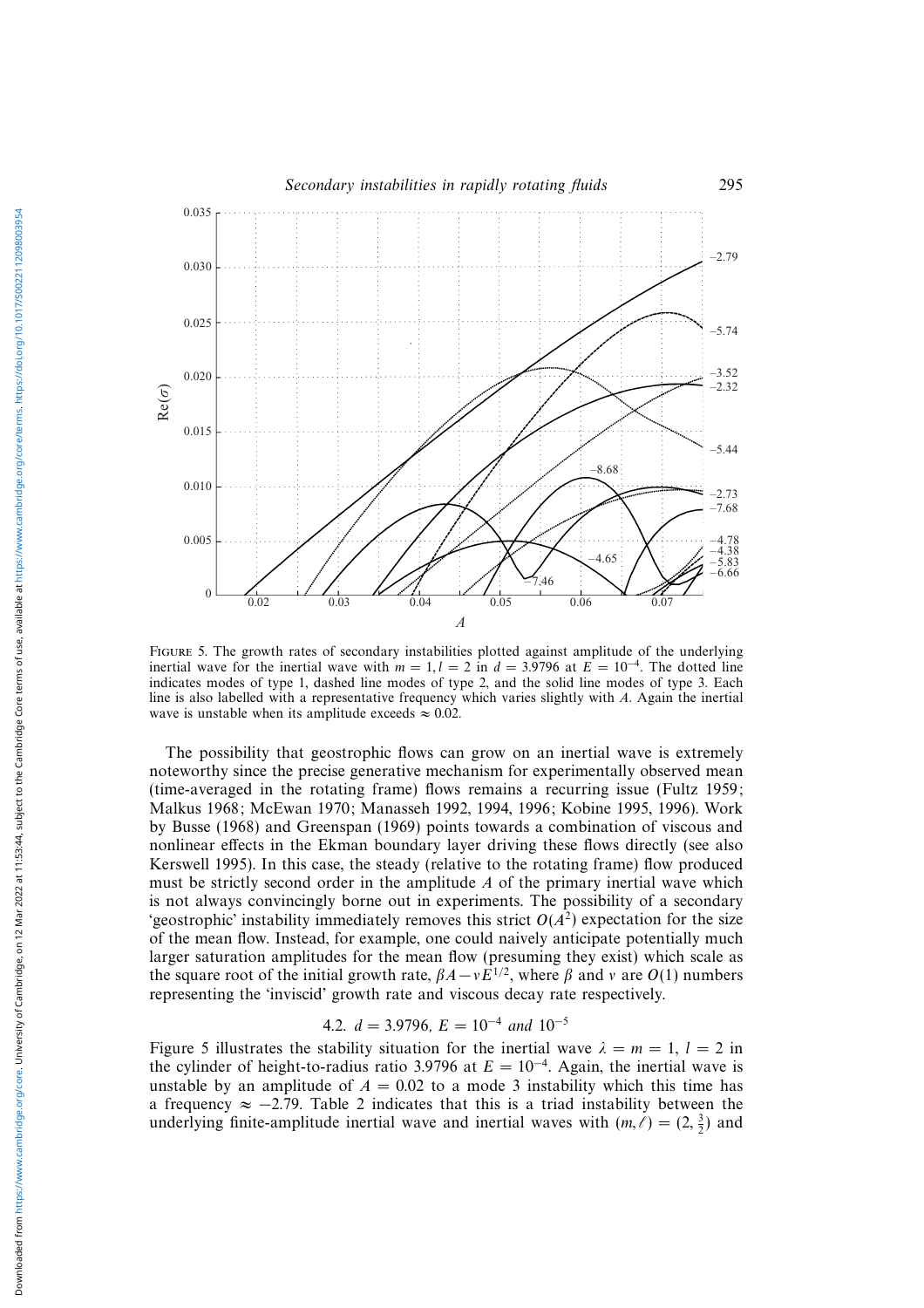296 R. R. Kerswell

|               | $E = 10^{-4} A = 0.075 \sigma = (0.30 \times 10^{-1}, -2.79)$     |            |                                                        | $E = 10^{-4.5} A = 0.05 \sigma = (0.24 \times 10^{-1}, -2.76)$ |
|---------------|-------------------------------------------------------------------|------------|--------------------------------------------------------|----------------------------------------------------------------|
| 3.5           | 0.2 0.1 0.1<br>0.9 0.8<br>0.2 62.4 0.1<br>1.4 27.8 0.3            |            |                                                        |                                                                |
| 2.5<br>$\ell$ |                                                                   |            | 2.5 2.6 0.3<br>$\ell$ 1.5 68.8                         |                                                                |
| 1.5           |                                                                   |            |                                                        |                                                                |
| 0.5           |                                                                   | 0.5        | $\begin{bmatrix} 0.6 & 0.3 & 27.1 & 0.1 \end{bmatrix}$ |                                                                |
|               | $1 \quad 2 \quad 3 \quad 4$<br>$\boldsymbol{0}$<br>$\mathfrak{m}$ |            | $\bar{1}$<br>$\mathfrak{m}$                            | $2 \t 3 \t 4$                                                  |
|               | $E = 10^{-5}$ $A = 0.02$ $\sigma = (0.91 \times 10^{-2}, -2.75)$  |            |                                                        | $E = 10^{-5.5} A = 0.01 \sigma = (0.42 \times 10^{-2}, -2.74)$ |
| 2.5           |                                                                   | $2.5\,$    | $0.1\,$                                                |                                                                |
| $\ell$ 1.5    | $\begin{bmatrix} 0.4 & 0.1 \\ 72.9 & \end{bmatrix}$               | $\ell$ 1.5 | 73.3                                                   |                                                                |
| 0.5           | $0.1$ $0.1$ $26.5$                                                | 0.5        |                                                        | 26.5                                                           |
|               | $\overline{2}$<br>$\overline{3}$<br>$\,1$<br>$\mathfrak{m}$       |            | $\overline{2}$<br>$\mathbf{1}$<br>m                    | $\mathfrak{Z}$                                                 |

TABLE 2. The structure of the  $(2, \frac{3}{2})$ - $(3, \frac{1}{2})$  resonance.

|   | 5              |            | 0.1 |                | 0.2    |      | 0.1 |     |
|---|----------------|------------|-----|----------------|--------|------|-----|-----|
|   | $\overline{4}$ |            |     | 0.6            |        | 0.9  |     |     |
|   | 3              |            | 0.2 |                | 3.7    |      | 0.7 |     |
| l | $\overline{2}$ | 0.1        |     | 2.6            |        | 55.2 |     |     |
|   | $\,1\,$        |            | 0.5 |                | 20.7   |      | 0.7 |     |
|   | $\overline{0}$ | 0.3        |     | 3.4            |        | 9.6  |     | 0.3 |
|   |                | $\sqrt{2}$ | 3   | $\overline{4}$ | 5<br>m | 6    | 7   | 8   |

TABLE 3.  $d = 3.9796$ ,  $A = 0.075$   $E = 10^{-4}$   $\sigma = (0.14 \times 10^{-1}, -5.44)$  (truncation [25, 9, 7]  $M0 = 1$ ).

 $(3, \frac{1}{2})$ . This mode remains the most unstable except for a small interval centred on  $A = 0.045$  where a mode 1 instability of frequency  $\approx -5.44$  is temporarily preferred: see table 3. The other instabilities are shown for completeness and to illustrate how the complexity of the situation develops with increasing A.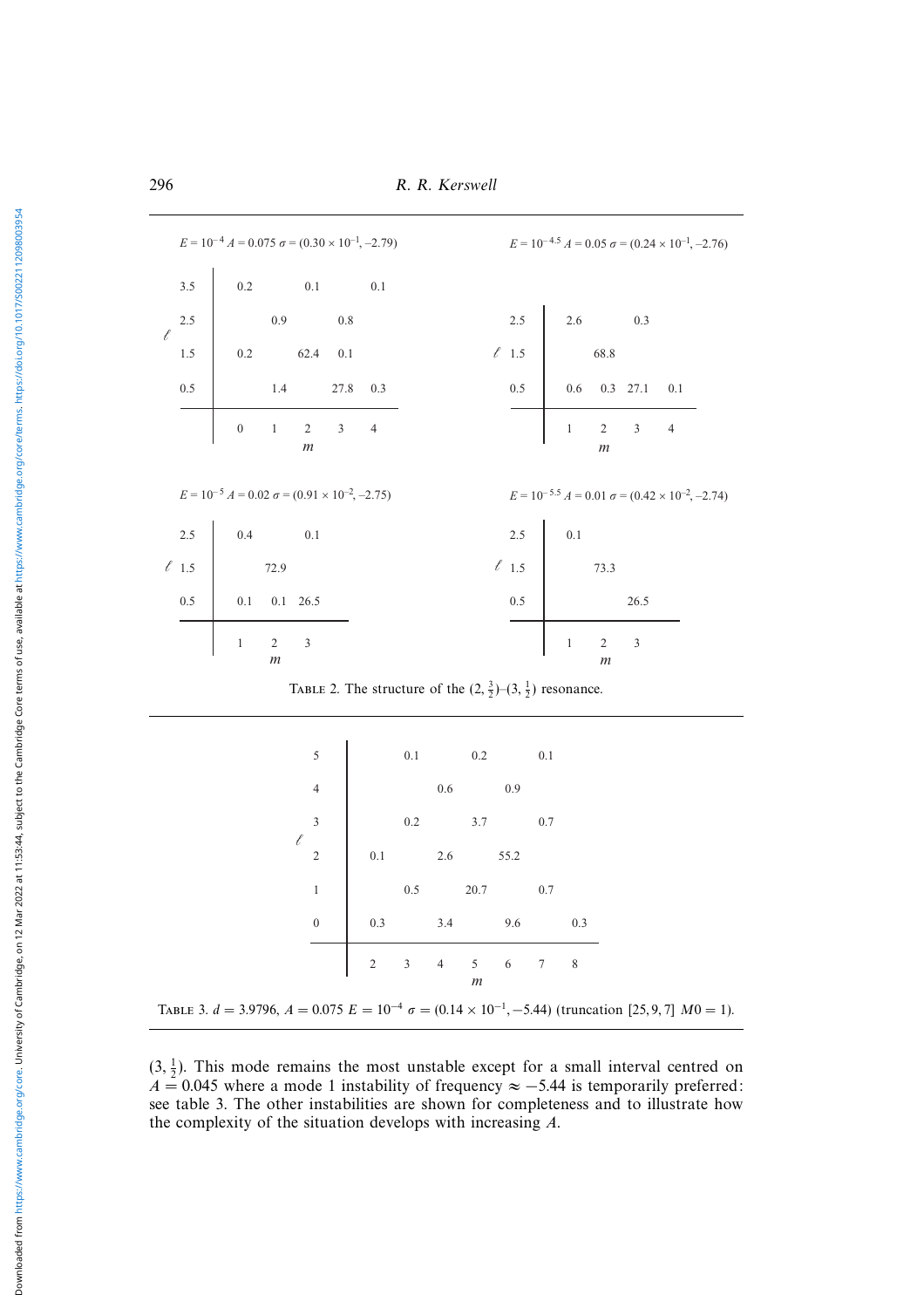

Figure 6. The growth rates of secondary instabilities plotted against amplitude of the underlying inertial wave for the inertial wave with  $m = 1, l = 2$  in  $d = 3.9796$  at  $E = 10^{-5}$ . The dotted line indicates modes of type 1, dashed line modes of type 2, and the solid line modes of type 3. The same dominant instability appears at this lower Ekman number.

Video footage is available of the inertial wave breakdown in this geometry (Malkus, private communication) and with it the possibility of obtaining a time-evolving frequency spectrum of the flow. Motivated by this, calculations were performed at  $E = 10^{-5}$  in order to assess how robust the instability picture of figure 5 is with changing Ekman number (experiments have  $E = 5 \times 10^{-5}$ ). Figure 6 clearly shows that the most prominent instability at  $E = 10^{-4}$  is also the most unstable at  $E = 10^{-5}$ (note that the critical amplitude is now down at just over 0.006! – at  $E = 10^{-6}$ . it is further reduced to 0.004; see the Appendix). This tentatively suggests that the  $(2, \frac{3}{2})$  $-(3, \frac{1}{2})$  resonance which has a frequency of  $\approx 2.7/2.8$  is the most important secondary instability and should be observable in the time series data. The structures of the nearest competitor instabilities, which coincidentally are not the same as at  $E = 10^{-4}$ , are given in table 4.

It must be emphasized, of course, that this prediction is tentative for a number of reasons. First, we have not considered the full experimental configuration which has non-slip boundary conditions on the top and bottom surfaces rather than the stress-free conditions used here. This means that the numerically calculated growth rates will be slightly reduced in reality. Whether this additional damping actually changes the character of the most unstable instability, however, cannot be known for certain. Given the low wavenumbers of the leading instability identified here, it seems likely that the instability we have identified remains preferred. Secondly, the secondary instability analysis offered here assumes that the underlying primary inertial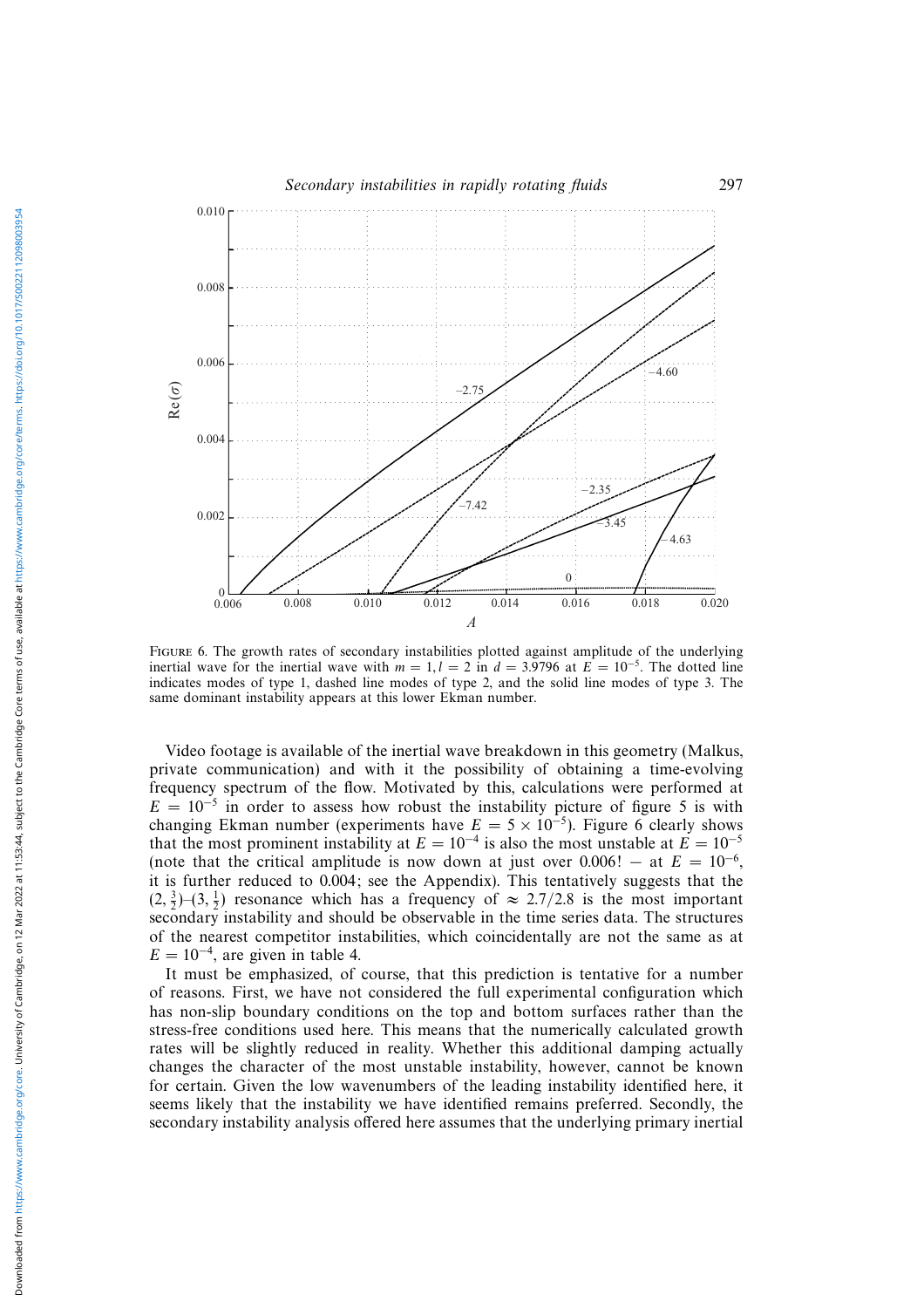

TABLE 4.  $d = 3.9796$ ,  $A = 0.02$   $E = 10^{-5}$ : (a)  $\sigma = (0.71 \times 10^{-2}, -4.60)$  (truncation [30, 6, 5]  $M0 = 2$ ) (b)  $\sigma = (0.84 \times 10^{-2}, -7.42)$  (truncation [30, 6, 7]  $M0 = 4$ ).

wave has some steady (small) amplitude whereas in practice this wave is observed to gradually grow up to an amplitude of  $\approx 0.1$ . Against this, the overall dominance of one secondary instability as evidenced in figures 5 and 6 over a range of amplitudes and Ekman numbers is persuasive for its importance in the breakdown observed. A final related comment is that the initial generating mechanism for the primary inertial wave has not been considered here in the interests of generality. The streamlines of the basic experimental flow (Malkus 1989) are not circular but elliptical in fact by a few percent. This distortion can excite other wave resonances subdominant to the primary inertial wave seen to grow. Whether these ultimately catch and destroy the saturated primary instability or whether secondary instabilities of the type described here are more important remains an outstanding question.

#### 4.3.  $d = 3.9796$ ,  $E = 0$

An inviscid stability calculation was also performed for the geometry  $d = 3.9796$ . Figure 7 collects together all the inviscid secondary instabilities which have frequencies in the interval (−10,0) for the inertial wave amplitude  $A = 0.05$ . A number of the instabilities (labelled) are familiar from the viscous calculations but others are not (unlabelled). In particular, the instability with frequency −2.76 highlighted above is not obviously important, which emphasizes the limited use of the inviscid calculation in isolation.

#### 5. Discussion

In this paper, we have presented instability results for two inertial waves which support McEwan's conjecture that an inertial wave is generically unstable to triad resonances. This resonant triad mechanism for instability demonstrated here is straightforward. In the absence of viscosity, consider a basic underlying inertial wave

$$
\boldsymbol{u}_0 = \widehat{\boldsymbol{u}}_0(s) e^{i(m_0\phi + l_0\alpha z + \lambda_0 t)}
$$
\n(5.1)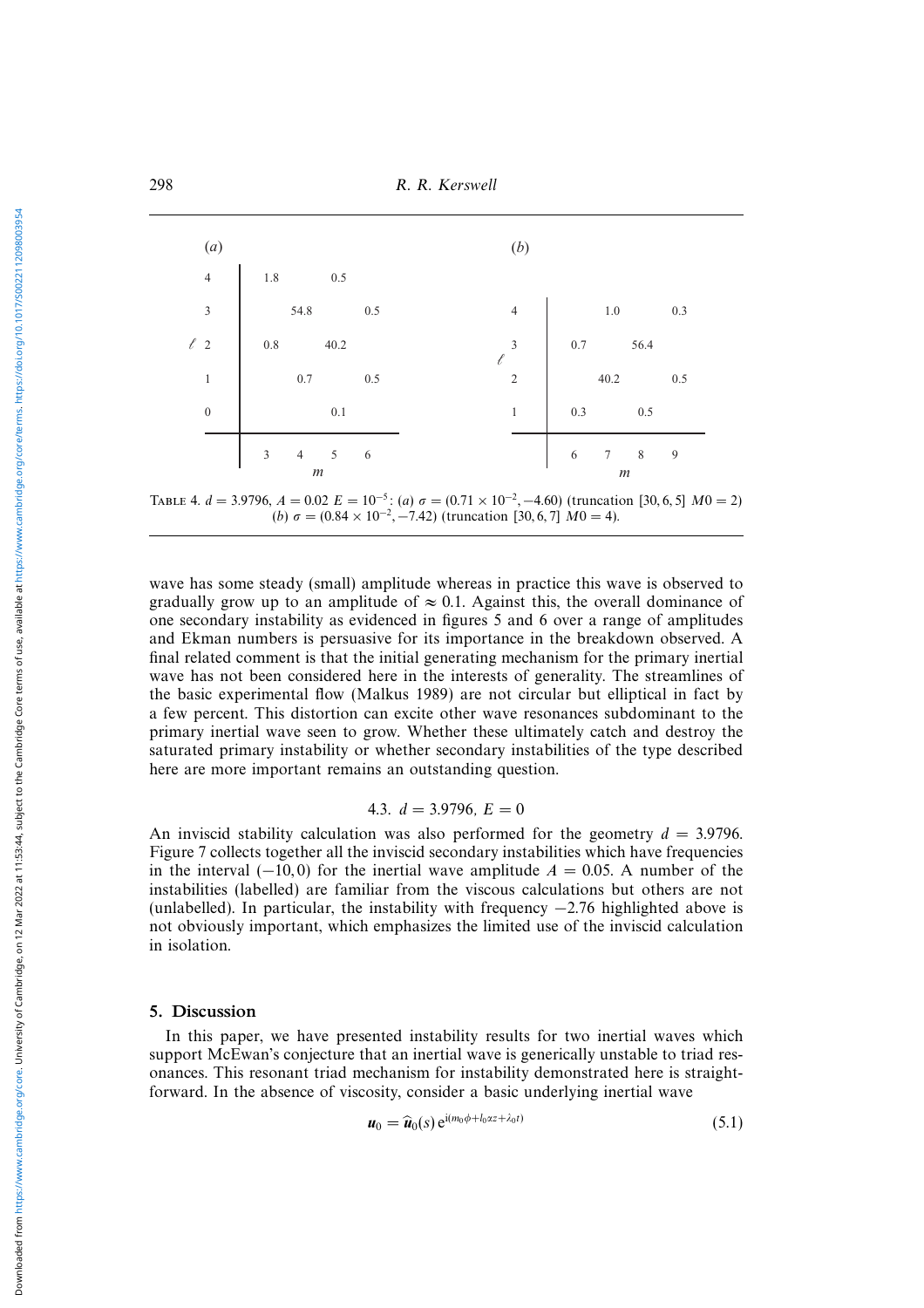

FIGURE 7. Growth rates plotted against frequencies for all secondary *inviscid* instabilities with frequencies in the interval  $(-10, 0)$  for a primary inertial wave amplitude of  $A = 0.05$ . The circles, crosses and squares correspond to modes 1, 2 and 3 respectively. Instabilities with viscous counterparts already plotted elsewhere are labelled with a representative frequency.

and assume that this forms an exactly tuned resonant triad with the inertial waves

$$
\boldsymbol{u}_1 = \widehat{\boldsymbol{u}}_1(s) e^{i(m_1\phi + l_1\alpha z + \lambda_1 t)}, \quad \boldsymbol{u}_2 = \widehat{\boldsymbol{u}}_2(s) e^{i(m_2\phi + l_2\alpha z + \lambda_2 t)}, \tag{5.2}
$$

that is,

$$
m_2 = m_1 + m_0, \quad \lambda_2 = \lambda_1 + \lambda_0, \quad l_2 = l_1 + l_0,\tag{5.3}
$$

where all frequencies are relative to the rotating frame. In the context of this paper, the underlying inertial wave is fixed in amplitude so we have a velocity field expansion of the following form:

$$
\mathbf{u} = A\mathbf{u}_0 + \epsilon \left[ a(\tau) \mathbf{u}_1 + b(\tau) \mathbf{u}_2 \right] + O(\epsilon A, \epsilon^2, A^2) \tag{5.4}
$$

where  $\tau = At$  represents the relevant slow timescale for growth. The amplitude equations for  $u_1$  and  $u_2$  are then

$$
\dot{a} = \langle \mathbf{u}_1, \mathbf{u}_2 \times (\nabla \times \mathbf{u}_0^*) + \mathbf{u}_0^* \times (\nabla \times \mathbf{u}_2) \rangle b, \n\dot{b} = \langle \mathbf{u}_2, \mathbf{u}_1 \times (\nabla \times \mathbf{u}_0) + \mathbf{u}_0 \times (\nabla \times \mathbf{u}_1) \rangle a, \quad \right\}
$$
\n(5.5)

where  $\langle u, v \rangle = \int \int \int u^* \cdot v \, dV$  and the inertial waves  $u_1, u_2$  are assumed normalized  $(\langle u_i, u_j \rangle = \delta_{ij})$ . Seeking solutions of the form  $(a(\tau), b(\tau)) = (\widehat{a}, \widehat{b}) e^{\sigma \tau}$  requires

$$
\sigma^2 = \left(\frac{-4\alpha^2}{\lambda_1 \lambda_2}\right) \left(\frac{l_0 \lambda_1 - \lambda_0 l_1}{\lambda_0}\right)^2 |\langle \mathbf{u}_1, \mathbf{u}_2 \times \mathbf{u}_0^* \rangle|^2 \tag{5.6}
$$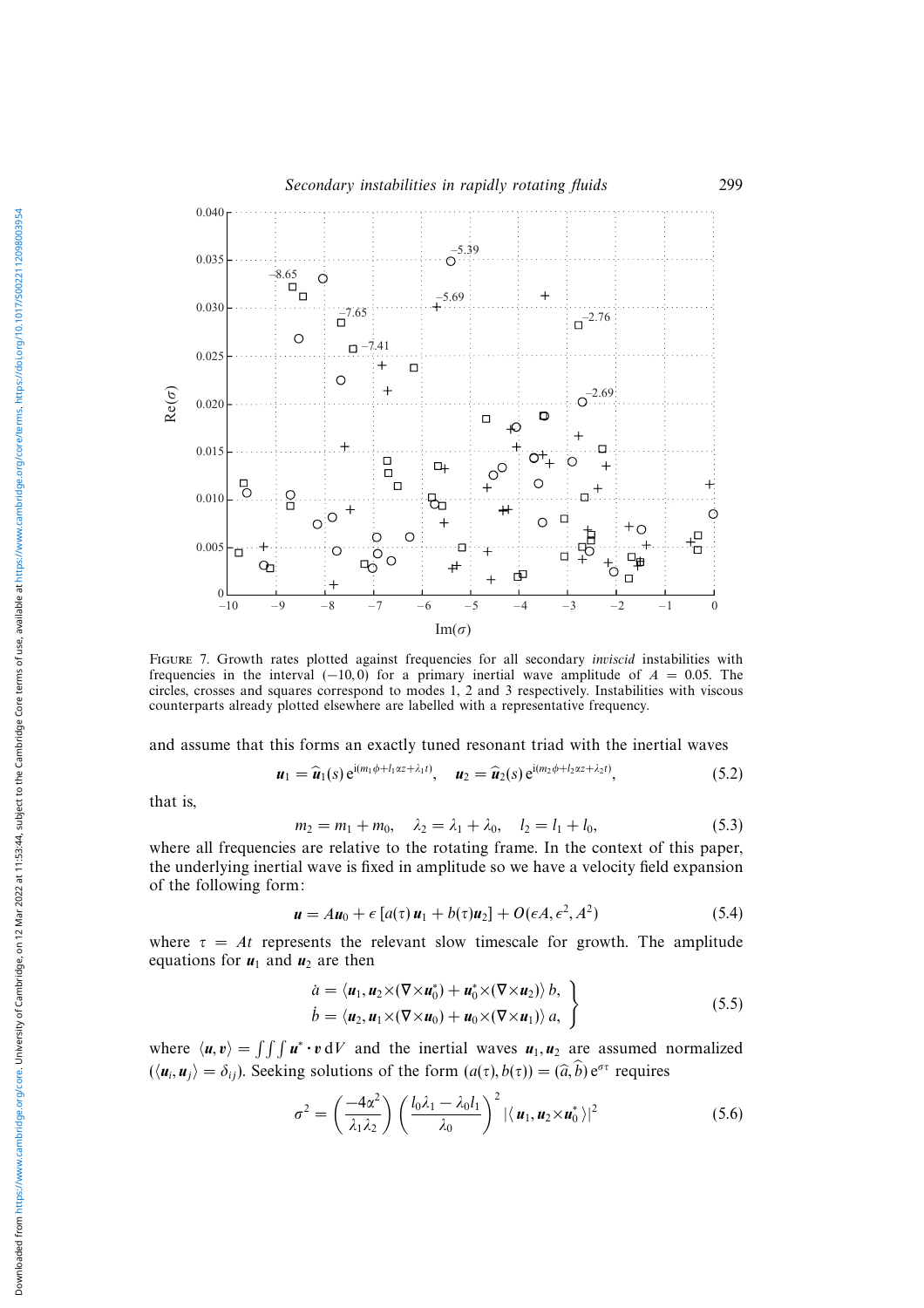

FIGURE 8. A log-log plot of how the critical amplitude for instability,  $A_{crit}$ , varies with the Ekman number E for the  $(2, \frac{3}{2})$  $(3, \frac{1}{2})$  triad instability at  $d = 3.9796$  (solid line). The dotted line is the asymptotic two-wave estimate given by expression (A 4). The dashed line segment shown for  $10^{-6} \le E \le 10^{-5.5}$  is the numerical result obtained by artificially restricting the truncation to include only the two main Fourier components  $(2, \frac{3}{2})$  and  $(3, \frac{1}{2})$ . This lies directly over the asymptotic result which has been suppressed there for clarity.

where the relation  $\nabla \times u = 2l\alpha/\lambda u$  found by curling the inertial wave equation has been used to simplify the coupling elements. Instability on  $O(1/A)$  timescales is assured if the frequencies  $\lambda_1$  and  $\lambda_2$  (in the rotating frame) are of opposite signs (and of course the coupling element does not vanish).

In reality, this instability will only occur if the amplitude of the underlying inertial wave exceeds a certain threshold value determined by the combined effects of viscous damping and frequency detuning. A calculation for the  $(2, \frac{3}{2})$ - $(3, \frac{1}{2})$  triad instability of § 4.2 (see the Appendix) is entirely typical and illustrates that we can expect  $A_{crit} = O(\Delta, E^{1/2})$  where  $\Delta$  is the frequency detuning. Figure 8 contains a favourable comparison of the numerically calculated threshold amplitude for this triad instability as a function of  $E$  with the asymptotic prediction of  $(A 4)$  in the Appendix. (Figure 9) indicates the convergence with radial truncation for the  $(3, \frac{1}{2})$  Fourier mode of the triad instability at  $E = 10^{-5}$  and  $A = 10^{-2.1}$ .) The source of the small discrepancy is undoubtedly the fact that the numerical solution is still not just the two main resonating waves even down at  $E = 10^{-6}$  when the threshold amplitude is  $A = 0.00395$ (see the Appendix). Forcing this to be so through severe truncation produces a revised threshold curve overlaying the two-wave asymptotic prediction: see figure 8.

A priori prediction of which secondary triad instability will appear first for a growing inertial wave is fraught with difficulties. The starting point is to identify inertial wave pairings with small ∆s which involves extensive numerical searching. If  $\Delta \gg E^{1/2}$ , which is the geophysically interesting rapid-rotation limit, choosing which of these potential triads is preferred at a given finite amplitude A then requires knowledge of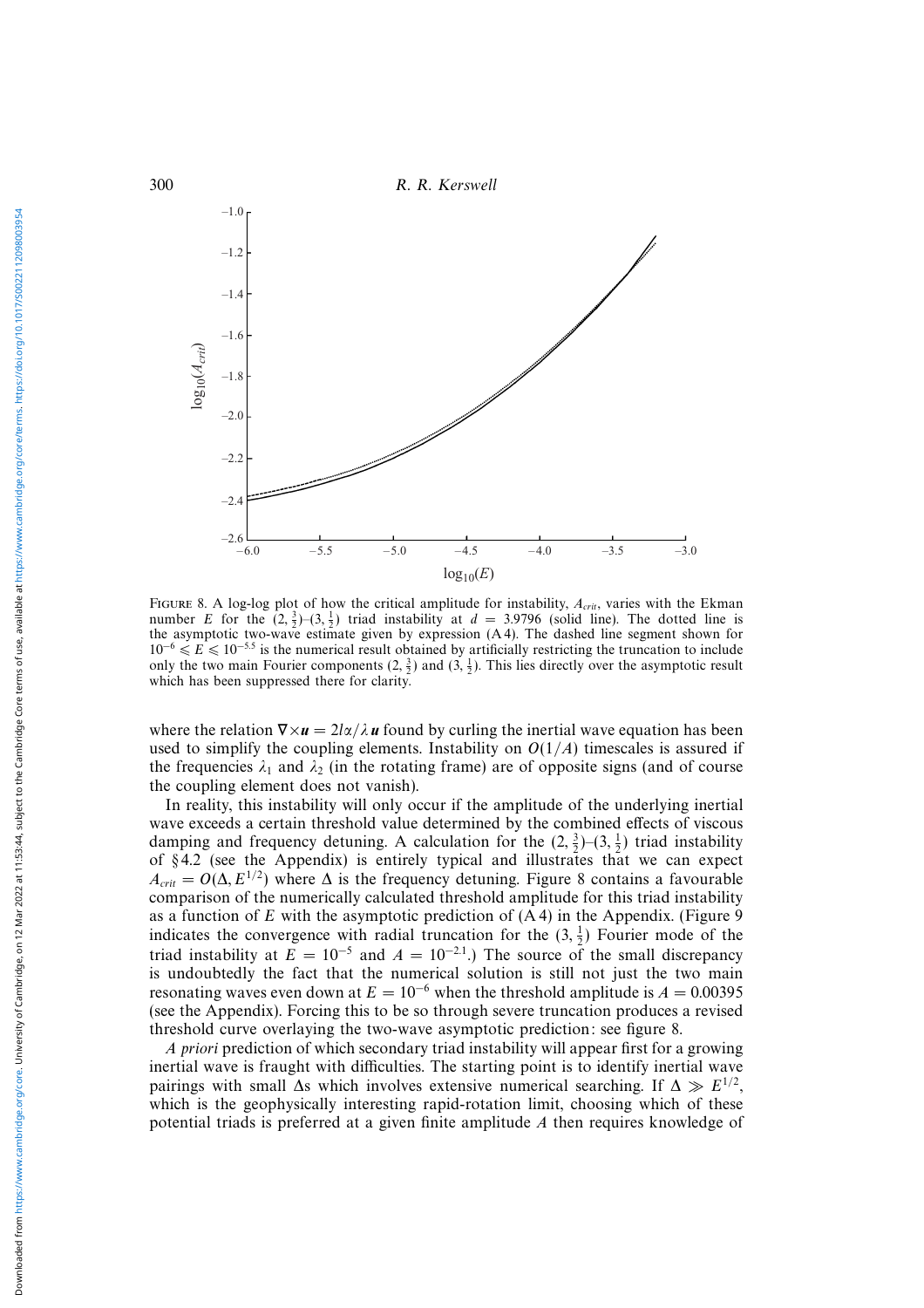

FIGURE 9. Convergence with radial truncation is illustrated here for the  $(3, \frac{1}{2})$  mode of the  $(2, \frac{3}{2})$  (3,  $\frac{1}{2}$ ) triad instability. The absolute value of the spectral coefficients for the radial (lower curve) and azimuthal (upper curve) velocities,  $|u_{n30}|$  and  $|v_{n30}|$  (see (3.2)), are plotted on a log scale against spectral degree *n* at  $E = 10^{-5}$  and  $A = 10^{-2.1}$  for truncations (a)  $N = 65$  (solid), (b)  $N = 50$ (dash-dot), (c)  $N = 35$  (dotted) and (d)  $N = 20$  (dashed). Associated eigenvalues are as follows:

| N  | $\text{Im}(\sigma)$ | $Re(\sigma)$               |
|----|---------------------|----------------------------|
| 65 | $-2.74281$          | $+0.146207 \times 10^{-2}$ |
| 50 | $-2.74281$          | $+0.146207 \times 10^{-2}$ |
| 35 | $-2.74281$          | $+0.146244 \times 10^{-2}$ |
| 20 | $-2.74280$          | $+0.148398 \times 10^{-2}$ |

how strongly each pairing is coupled by the underlying inertial wave. If  $\Delta = O(E^{1/2})$ , which is typically the experimental situation, the presence of viscosity acts to further complicate matters by preferentially stabilizing some triads and destabilizing others through producing viscous frequency shifts which either increase or decrease ∆. Given these sorts of uncertainties, an explicit stability calculation is the safest and, in fact, may be the most efficient way to proceed. Pursuing this here has revealed surprisingly small threshold amplitudes for inertial wave instability.

We have also found an unexpected form of instability which to leading order gives rise to a geostrophic flow. This has an inviscid growth rate of  $O(A^2)$  and therefore appears asymptotically subdominant to the triad instability. However, since the geostrophic instability essentially 'drives itself' through intermediary forced flows, there is not the obvious frequency tuning requirement experienced by the triad resonance mechanism. This difference means for instance that the geostrophic instability revealed in figure 2 will have a critical amplitude,  $A_{crit}$ , which scales as  $O(E^{1/4})$  or  $O(E^{1/2})$  depending on whether the rotating cylinder has non-slip or stress-free boundary conditions on its horizontal top and bottom surfaces respectively. In particular,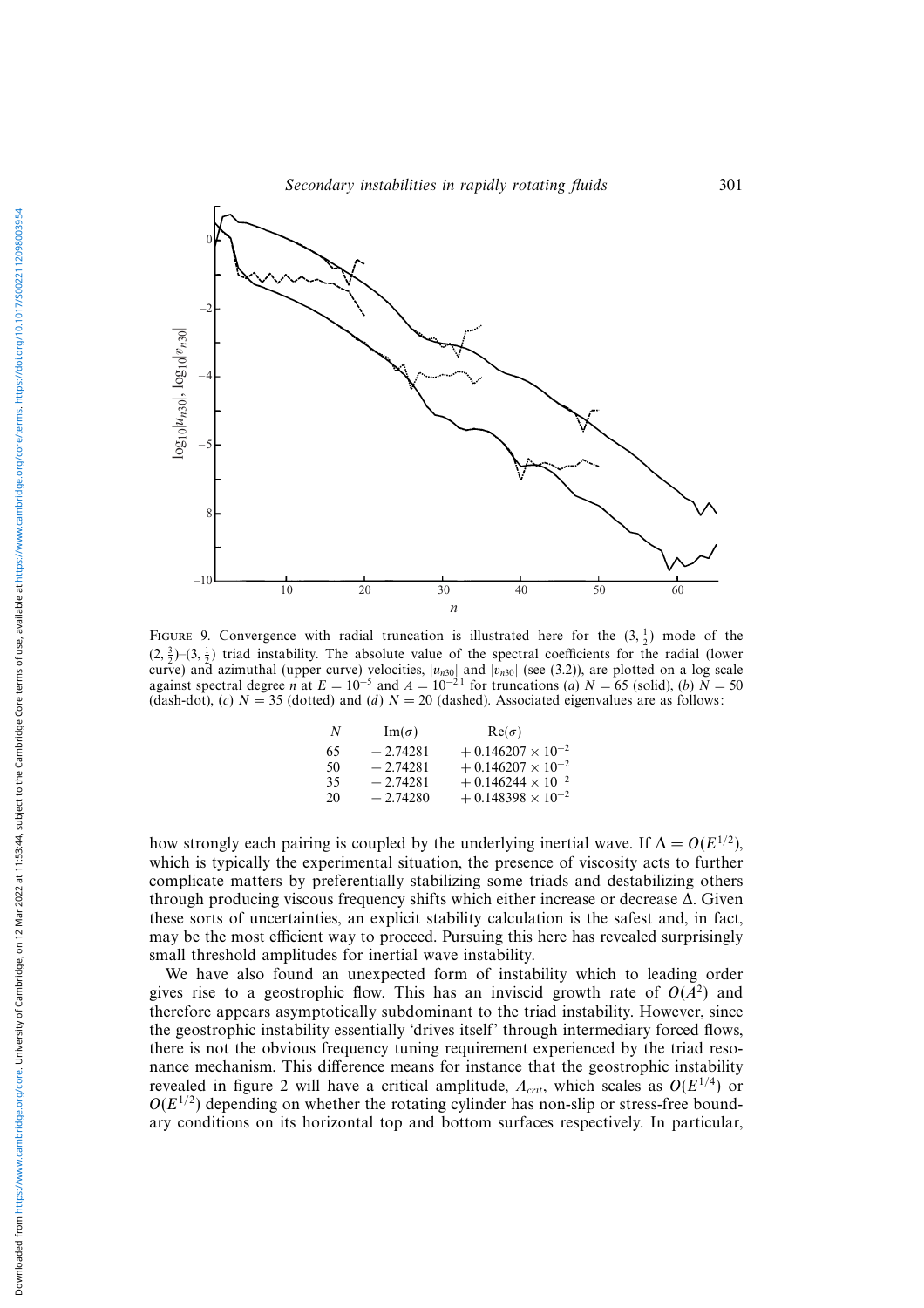$A_{crit} \rightarrow 0$  as  $E \rightarrow 0$  (for example see figure 3) whereas this is only true for a triad resonance if it is *precisely* tuned, that is  $\Delta = 0$ . Hence, if a geostrophic instability is present for a given inertial wave system, it will (almost) always appear before a triad if  $E$  is small enough as the underlying inertial wave grows. The fact that mean flows can grow at all upon an inertial wave has important implications for interpreting the sometimes unexpectedly 'large' mean circulations observed in rapidly rotating fluid experiments.

The cylindrical system studied here would seem particularly susceptible to secondary geostrophic instabilities because of its well-known degeneracy of geostrophic contours.  $\sum_m [u_G^{(m)}(s)\hat{\mathbf{s}} + v_G^{(m)}(s)\hat{\boldsymbol{\phi}}]e^{im\phi}$  can individually become unstable whereas in a sphere, Essentially, any *m*-component of the two-dimensional geostrophic flow  $u_G(s, \phi)$  = for example, the geostrophic flow is only one-dimensional,  $u_G(s) = v_G(s)\hat{\phi}$ . Thus there appears less opportunity for this type of instability to manifest itself in the geophysically interesting spherical case. Nevertheless, the fact that these instabilities, which are almost steady in the rotating frame, exist at all has importance for recent studies suggesting that inertial waves may be excited in the Earth's outer core (Aldridge & Lumb 1987; Aldridge, Lumb & Henderson 1989; Aldridge et al. 1997; Kerswell 1993, 1994). Here the outstanding question is whether diurnal (daily) forcing by tidal and precessional effects can lead to long (Ohmic diffusion) timescale dynamics within the outer core. Growth rates of the primary inertial waves on Ohmic diffusion timescales (Kerswell 1994) already provides one possible route to long-term dynamics. Secondary instabilities consisting of almost steady geostrophic flows may provide another.

The author gratefully acknowledges the support of The Royal Society and would like to thank a referee for particularly careful comments.

## Appendix. The  $(2, \frac{3}{2})$ – $(3, \frac{1}{2})$  resonance

We can attempt to understand the  $(2, \frac{3}{2})$ - $(3, \frac{1}{2})$  resonance observed in the numerical calculations by adopting a two-wave expansion of the perturbed velocity field:

$$
\mathbf{u} = s\widehat{\boldsymbol{\phi}} + \mathcal{U}(\mathbf{x}) + a\mathcal{Q}_1(s) e^{2i\phi + \frac{3}{2}i\alpha z + \sigma t} + b\mathcal{Q}_2(s) e^{3i\phi + \frac{1}{2}i\alpha z + \sigma t}.
$$
 (A1)

Here  $Q_1(s)$  and  $Q_2(s)$  give the velocity structure of the  $(2, \frac{3}{2})$  and  $(3, \frac{1}{2})$  inertial waves and  $\mathscr U$  is the finite-amplitude primary inertial mode. These would seem to be the leading terms of an asymptotic expansion of the velocity field in the limit of the spinover amplitude  $A \rightarrow 0$ . However, inviscid detuning of the two inertial waves means that A has a minimum finite value for the resonance to be marginally stable and therefore this limit is unavailable. Instead we have what is in effect a Galerkin truncation where the neglected terms are  $O(A)$  smaller than the retained ones. Working typically at  $E = 10^{-6}$  where  $A_{crit} = O(0.004)$ , this is a reasonable approximation.

Substituting the expansion (A 1) into the Navier–Stokes equation and projecting onto  $Q_1$  and  $Q_2$  respectively gives

$$
\begin{aligned}\n\left[\sigma - (\mathrm{i}\lambda_1 + s_1 E^{1/2})\right] a &= -\mathrm{i}AC_1 b, \\
\left[\sigma - (\mathrm{i}\lambda_2 + s_2 E^{1/2})\right] b &= +\mathrm{i}AC_2 a,\n\end{aligned}
$$
\n(A2)

where

$$
-iAC_1 b = \frac{\langle \mathbf{Q}_1^* \cdot (-\mathbf{u} \cdot \nabla \mathbf{W} - \mathbf{W} \cdot \nabla \mathbf{u}) \rangle}{\langle \mathbf{Q}_1^* \cdot \mathbf{Q}_1 \rangle}, \quad iAC_2 a = \frac{\langle \mathbf{Q}_2^* \cdot (-\mathbf{u} \cdot \nabla \mathbf{W} - \mathbf{W} \cdot \nabla \mathbf{u}) \rangle}{\langle \mathbf{Q}_2^* \cdot \mathbf{Q}_2 \rangle}, \quad (A 3)
$$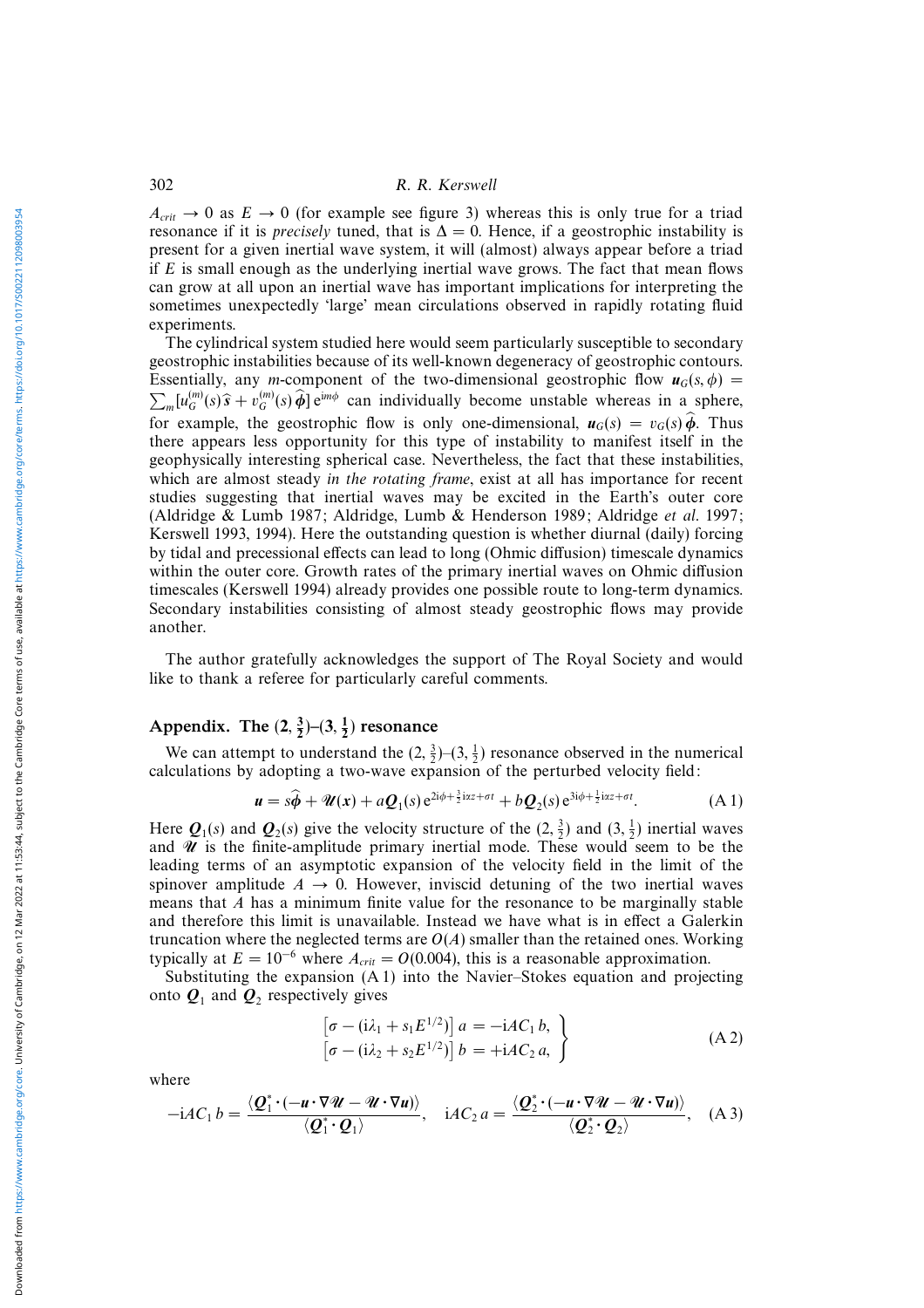| Inertial wave |         | $(2,\frac{3}{2})$ | $(3, \frac{1}{2})$     |  |  |
|---------------|---------|-------------------|------------------------|--|--|
| E             | $S_1^l$ | $S_1^r$           | $S_2^l$<br>$S_2^r$     |  |  |
| $\perp 0$     | 0.4875  | $-0.4875$         | $-0.3665$<br>$-0.3665$ |  |  |
| $10^{-8}$     | 0.4875  | $-0.4916$         | $-0.3665$<br>$-0.3703$ |  |  |
| $10^{-7.5}$   | 0.4875  | $-0.4949$         | $-0.3733$<br>$-0.3665$ |  |  |
| $10^{-7}$     | 0.4875  | $-0.5006$         | $-0.3787$<br>$-0.3665$ |  |  |
| $10^{-6.5}$   | 0.4875  | $-0.5108$         | $-0.3882$<br>$-0.3665$ |  |  |
| $10^{-6}$     | 0.4875  | $-0.5289$         | $-0.3664$<br>$-0.4051$ |  |  |
| $10^{-5.5}$   | 0.4875  | $-0.5612$         | $-0.3663$<br>$-0.4353$ |  |  |
| $10^{-5}$     | 0.4876  | $-0.6187$         | $-0.3659$<br>$-0.4890$ |  |  |
| $10^{-4.5}$   | 0.4876  | $-0.7211$         | $-0.5851$<br>$-0.3647$ |  |  |
| $10^{-4}$     | 0.4850  | $-0.9041$         | $-0.7579$<br>$-0.3608$ |  |  |

TABLE 5. Numerically calculated viscous frequency corrections to the inertial waves  $(2, \frac{3}{2})$  and  $(3, \frac{1}{2})$  which have frequencies  $\approx -2.74$  in the laboratory frame of a rotating cylinder with height-to-radius ratio of  $d = 3.9796$ . The frequency of  $(2, \frac{3}{2})$  is  $-2.740531976 + (s_1^i - is_1^i)E^{1/2}$ and  $-2.744064679 + (s_2^i - is_2^i)E^{1/2}$  for  $(3, \frac{1}{2})$ . The theoretical asymptotic values are entered in the row labelled with  $\downarrow$  0.

|     |       | m              |        |       |
|-----|-------|----------------|--------|-------|
|     |       | $\overline{2}$ | 3      | 4     |
| 0.5 | 0.004 | 0.003          | 30.547 | 0.001 |
| 1.5 | 0.000 | 69.428         | 0.000  | 0.000 |
| 2.5 | 0.015 | 0.000          | 0.002  | 0.000 |
|     |       |                |        |       |

TABLE 6. The structure of the  $(2, \frac{3}{2})$  (3,  $\frac{1}{2}$ ) resonance at  $E = 10^{-6}$  and  $A = 0.00395$  where  $\sigma_r \approx 0$ ,  $\sigma_i = 2.742636028$ ) (truncation [55, 3, 2]  $\tilde{M}0 = 1$ ). Figures shown represent % energy in each Fourier component.

 $\langle \rangle = \int \int \int dV$ , the inviscid frequencies  $\lambda_1 = -2.740531976$  and  $\lambda_2 = -2.744064679$ , and  $s_1 = s_1^r + is_1^i$  and  $s_2 = s_2^r + is_2^i$  are the viscous (complex) frequency shifts for each inertial wave (Greenspan 1969). For non-trivial solutions  $(a, b)$  at criticality  $Re(\sigma) = \sigma_r = 0$ , we find that

$$
\text{Im}(\sigma) = \sigma_i = \frac{s_1^r(\lambda_2 + s_2^i E^{1/2}) + s_2^r(\lambda_1 + s_1^i E^{1/2})}{s_1^r + s_2^r},
$$
\n
$$
A_{crit} = \left(\frac{E s_1^r s_2^r}{C_1 C_2} \left[ \frac{E(s_1^r + s_2^r)^2 + (\lambda_2 + s_2^i E^{1/2} - \lambda_1 - s_1^i E^{1/2})^2}{E(s_1^r + s_2^r)^2} \right] \right)^{1/2}.
$$
\n(A4)

Loosely speaking,  $A_{crit} = O(\Delta, E^{1/2})$  where  $\Delta = \lambda_2 + s_2^i E^{1/2} - \lambda_1 - s_1^i E^{1/2}$  is the frequency detuning. Table 5 and figure 10 indicate how the viscous frequency corrections,  $s<sub>1</sub>$  and  $s<sub>2</sub>$ , of the two inertial waves vary with Ekman number. There is clearly convergence to the theoretical asymptotic values (Kerswell & Barenghi 1995, equation (2.12) with  $d \to \infty$ ) as  $E \to 0$  but even at  $E = 10^{-6}$  the difference between actual and asymptotic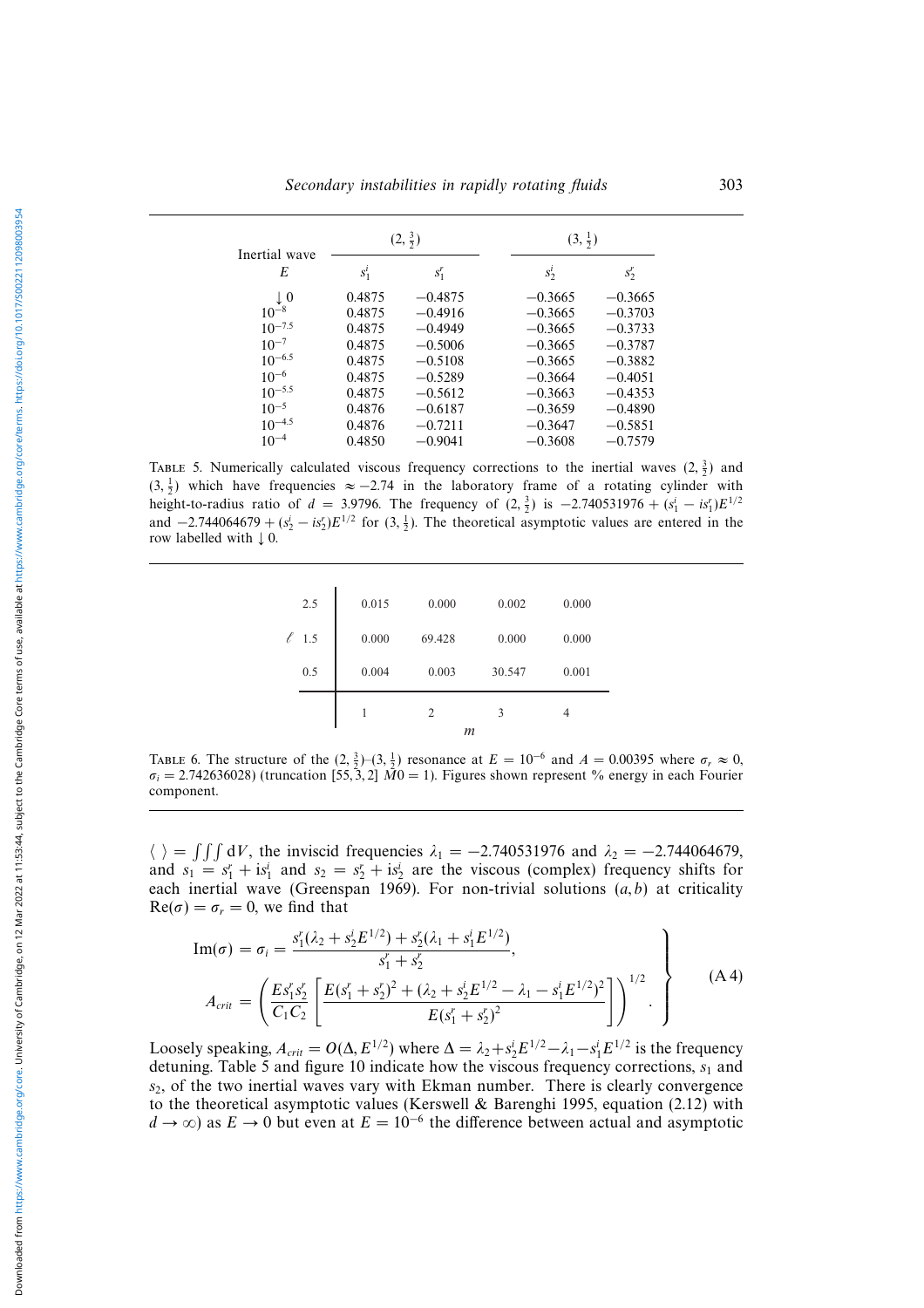

FIGURE 10. Viscous decay rates  $s_1^r$  and  $s_2^r$  are plotted against  $-\log_{10} E$  for the two inertial waves which constitute the most unstable instability of the primary inertial wave. The upper dotted line indicates the standard asymptotic result  $-0.4875$  for mode  $(2, \frac{3}{2})$  and the circles are numerical data points. The upper dashed line appearing to go through them is found by incorporating the interior dissipation contribution, that is,  $s_1 \approx -0.4875 - (k_1^2 + (\frac{3}{2}\alpha)^2)E^{1/2}$  ( $k_1 = 5.9415$ ). Similarly the lower dotted line is the asymptotic result  $-0.3665$  for the mode  $(3, \frac{1}{2})$  with squares marking the numerical data points being and the lower dashed line is  $s'_2 = -0.3665 - (k_2^2 + (\frac{1}{2}\alpha)^2)E^{1/2}$  ( $k_2 = 6.1182$ ).

values is still about 10%. Incorporating the  $O(E)$  interior dissipation contribution,  $i(k^2 + \ell^2 \alpha^2)E$ , into the frequency resolves this discrepancy (see figure 10) and is therefore used to evaluate  $A_{crit}$  in (A4) ( $C_1C_2$  is 0.28591). Figure 8 compares the numerical  $A_{crit}$  with the two-wave asymptotic prediction of (A 4). The discrepancy between the curves is due to the fact that the numerical solution involves more than just the two main Fourier modes  $(2, \frac{3}{2})$  and  $(3, \frac{1}{2})$  even at Ekman numbers of  $E = 10^{-6}$ where the critical amplitude is  $A = 0.00395$ : see table 6. Artificially restricting the numerical solution to just the two main Fourier components  $(2, \frac{3}{2})$  and  $(3, \frac{1}{2})$  (by choosing the truncation [55, 1, 1]  $M0 = 2$ ), the critical amplitude curve, shown as the dashed line segment of figure 8, then overlays the asymptotic prediction.

#### REFERENCES

- ALDRIDGE, K. D. & LUMB, L. I. 1987 Inertial waves identified in the Earth's fluid outer core. Nature **325**, 421–423.
- ALDRIDGE, K. D., LUMB, L. I. & HENDERSON, G. A. 1989 A Poincaré model for the Earth's fluid core. Geophys. Astrophys. Fluid Dyn. **48**, 5–23.
- Aldridge, K., Seyed-Mahmoud, B., Henderson, G. & Wijngaarden, W. van 1997 Elliptical instability of the Earth's fluid core. Phys. Earth Planet. Inter. **103**, 365–374.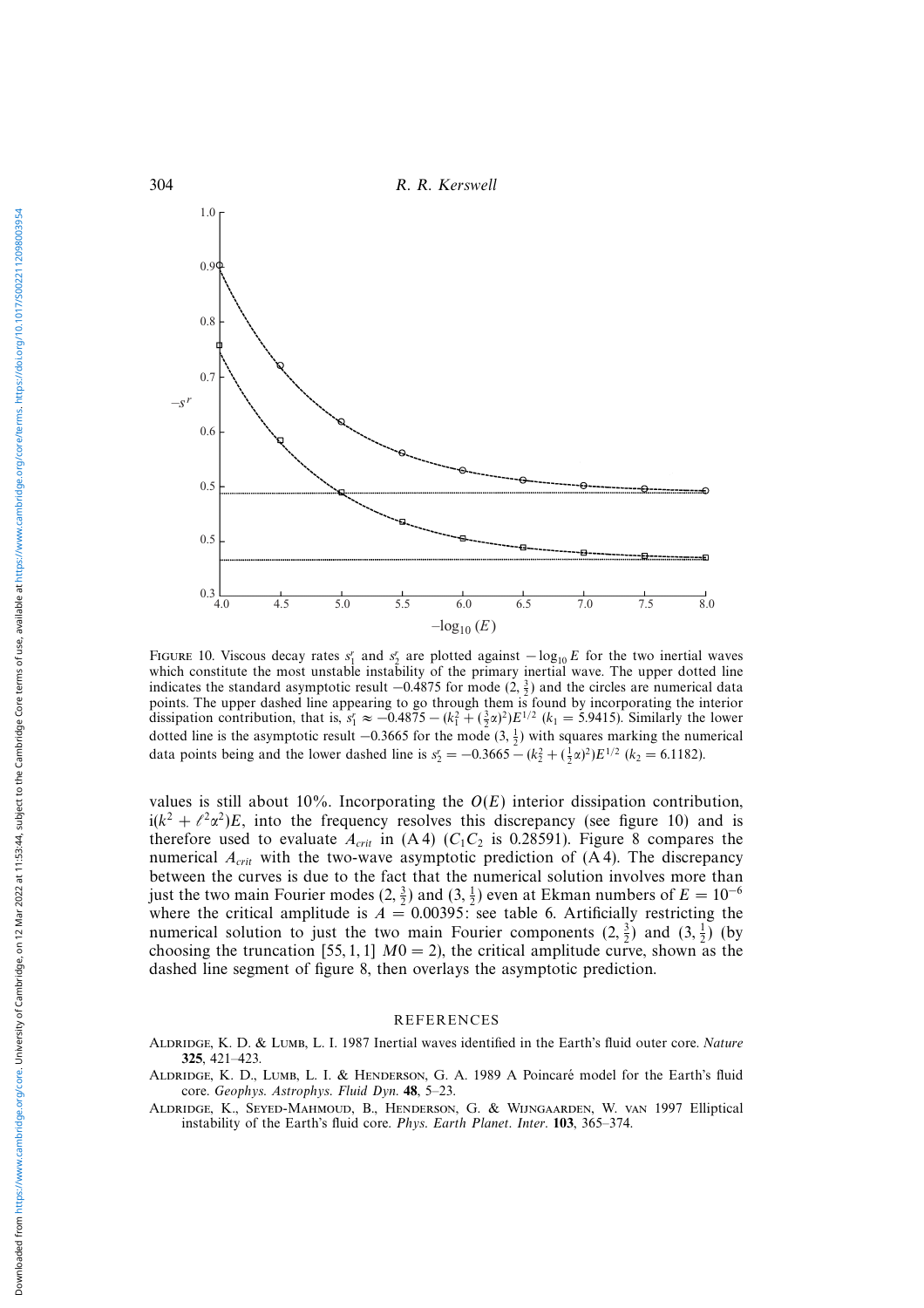ALDRIDGE, K. D. & TOOMRE, A. 1969 Inertial oscillations of a rotating fluid sphere. J. Fluid Mech. **37**, 307–323.

Baines, P. G. 1967 Forced oscillations of an enclosed rotating fluid. J. Fluid Mech. **30**, 533–546.

Bjerknes, V., Bjerknes, J., Solberg, H. & Bergeron, T. 1933 Physikalische Hydrodynamik, pp. 465–471. Springer.

Busse, FH. 1968 Steady fluid flow in a precessing spheroidal shell. J. Fluid Mech. **33**, 739–752.

- Cartan, E. 1922 Sur les petites oscillations d'une masse fluid. Bull. Sci. Math. **46**, 317–352, 356-369.
- Fabijonas, B., Holm, D. D. & Lifschitz, A. 1997 Secondary instabilities of flows with elliptic streamlines. Phys. Rev. Lett. **78**, 1900–1903.
- FULTZ, D. 1959 A note on overstability, and the elastoid-inertia oscillations of Kelvin, Solberg and Bjerknes. J. Met. **16**, 199–208.

Gans, R. F. 1970 On the precession of a resonant cylinder. J. Fluid Mech. **41**, 865–872.

- Gledzer, Ye. B., Novibov, Yu. V, Obukhov, A. M. & Chusov, M. A. 1974 An investigation of the stability of liquid flows in a three-axis ellipsoid. Isv. Atmos. Ocean. Phys. **10**, 69–71.
- GLEDZER, E. B. & PONOMAREV, V. M. 1977 Finite-dimensional approximation of the motions of an incompressible fluid in an ellipsoidal cavity. Isv. Atmos. Ocean. Phys. **13**, 565–569.
- GLEDZER, E. B. & PONOMAREV, V. M. 1992 Instability of bounded flows with elliptical streamlines. J. Fluid Mech. **240**, 1–30.
- Greenspan, H. P. 1968 The Theory of Rotating Fluids. Cambridge University Press (reprinted Breukelen Press 1990).

Greenspan, H. P. 1969 On the non-linear interaction of inertial modes. J. Fluid Mech. **36**, 257–264.

- HOLLERBACH, R. & KERSWELL, R. R. 1995 Oscillatory internal shear layers in rotating and precessing flows. J. Fluid Mech. **298**, 327–339.
- Johnson, L. E. 1967 The precessing cylinder. In Notes on the 1967 Summer Study Program in Geophysical Fluid Dynamics at the Woods Hole Oceanographic Inst. Ref. 67-54, pp. 85–108.

KELVIN, LORD 1880 Vibrations of a columnar vortex. Phil. Mag. 10, 155-168.

Kerswell, R. R. 1993 The instability of precessing flow. Geophys. Astrophys. Fluid Dyn. **72**, 107–144.

- Kerswell, R. R. 1994 Tidal excitation of hydromagnetic waves and their damping in the Earth. J. Fluid Mech. **274**, 219–241.
- Kerswell, R. R. 1995 On the internal shear layers spawned by the critical regions in oscillatory Ekman boundary layers. J. Fluid Mech. **298**, 311–325.
- Kerswell, R. R. & Barenghi, C. F. 1995 On the viscous decay rates of inertial waves in a rotating circular cylinder. J. Fluid Mech. **285**, 203–214.
- Kerswell, R. R. & Davey, A. 1996 On the linear instability of elliptic pipe flow. J. Fluid Mech. **316**, 307–324.
- Kerswell, R. R. & Malkus, W. V. R. 1998 Tidal instability as the source for Io's magnetic signature. Geophys. Res. Lett. **25**, 603–606.
- Kobine, J. J. 1995 Inertial wave dynamics in a rotating and precessing cylinder. J. Fluid Mech. **303**, 233–252.
- Kobine, J. J. 1996 Azimuthal flow associated with inertial wave resonance in a precessing cylinder. J. Fluid Mech. **319**, 387–406.
- Lifschitz, A. & Fabijonas, B. 1996 A new class of instabilities of rotating fluids. Phys. Fluids **8**, 2239–2241.
- Malkus, W. V. R. 1968 Precession of the Earth as the cause of geomagnetism. Science **160**, 259–264.
- Malkus, W. V. R. 1989 An experimental study of the global instabilities due to the tidal (elliptical) distortion of a rotating elastic cylinder. Geophys. Astrophys. Fluid Dyn. **48**, 123–134.

MALKUS, W. V. R. 1994 Energy sources for planetary dynamos. In Theory of Solar and Planetary Dynamos. NATO ASI Conference Series, Cambridge University Press.

- Malkus, W. V. R. & Waleffe, F. A. 1991 Transition from order to disorder in elliptical flow: a direct path to shear flow turbulence. In Advances in Turbulence 3 (ed. A. V. Johansson & P. H. Alfredsson), pp. 197–203.
- Manasseh, R. 1992 Breakdown regimes of inertia waves in a precessing cylinder. J. Fluid Mech. **243**, 261–296.
- Manasseh, R. 1994 Distortions of inertia waves in a rotating fluid cylinder forced near its fundamental mode resonance. J. Fluid Mech. **265**, 345–370.
- Manasseh, R. 1996 Nonlinear behaviour of contained inertia waves. J. Fluid Mech. **315**, 151–173.